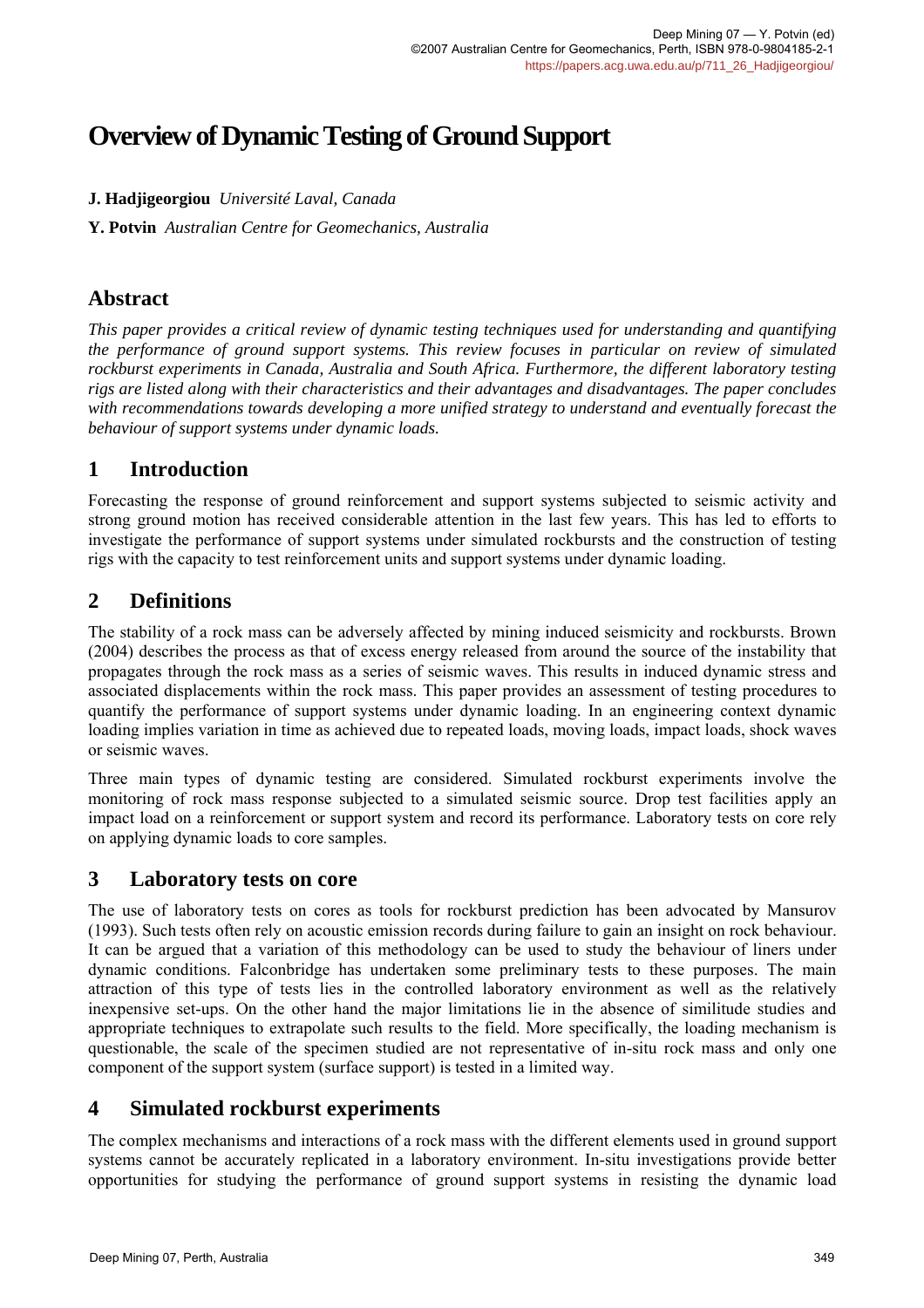generated by mine induced seismic events. Seismic events are highly unpredictable in terms of time, location and energy release. Consequently, they provide a means of "passive monitoring" rather than being the source of energy in a controlled experiment. This has led to efforts to replicate the strong ground motion of mine induced seismic events using controlled blasting techniques. These simulated rockbursts are then used to test ground support systems under dynamic loads.

Simulated rockbursts submit ground support systems to strong ground motion generated by one or several carefully designed blasts. Test sites are often instrumented to assess the energy delivered by the blasts at the tested wall location, the energy absorbed by some of the ground support elements and the damage sustained by the supported rock mass. The principal objective of simulated rockburst experiments has been to assess the in-situ performance of ground support systems under dynamic loading. Other pursued objectives include the study of rock ejection, ground motion amplification at wall surface, obtaining quantitative data for modelling purpose, etc.

Although a controlled explosion can produce strong ground motion, it is recognised that there are fundamental differences between a blast and a rockburst. This has to be taken into consideration in the design of the in-situ tests and in the interpretation of the collected data. One of the main rock breaking mechanisms in a blast is associated with gas expansion whilst seismic events exclusively generate stress waves. One of the challenges of a simulated rockburst is to minimise the effect of gas expansion. Furthermore it should be noted that the typical ground motion generated by a seismic event can be quite different from that generated by a blast. The typical signature of a seismic event is initiated by a relatively low frequency compressive wave followed by a larger amplitude shear wave. Most blasts produce a higher frequency shockwave (compared to a seismic event) with the initial peak amplitude being attenuated with time.

The Geomechanics Research Centre (GRC) at Laurentian University has conducted a number of experiments to study the behaviour of ground support systems under dynamic loading, Kaiser et al. (1996) as part of the Canadian Rockburst Research Program (CRRP 1990–1995). Amongst this work, there is discussion of "passive monitoring" by instrumenting ground support elements (mainly rockbolts) at Lac Shortt mines, at locations where intense seismic activity was anticipated. Similar "passive monitoring" experiments were conducted at Inco's Creighton Mine to investigate the performance of shotcrete. It should be clarified that these experiments do not constitute "simulated rockbursts" for the purpose of this paper, and are not addressed further.

This section focuses on simulated rockburst studies where explosives were employed. The full details of each trial have been presented by Hadjigeorgiou and Potvin (2006). The following subsections provide a brief description of each trial.

# **4.1 GRC CANMET Lab**

The GRC designed a pilot experiment at the CANMET Underground Laboratory facility near Val d'Or, Quebec. Strain gauges were installed on the shank of three mechanical anchor rockbolts and dynamic loads were generated by mining a drift adjacent to the instrumented bolts. Six geophones were installed in the immediate area (2 geophones near each instrumented rockbolt) to monitor the ground vibration generated by blasting the pilot rounds and slashing them.

The objective of the test was to *"…evaluate whether ppv measurements (or prediction) could be used to estimate dynamic stresses induced in rockbolts by seismic vibrations and to investigate the relationship between measured ppv values and blast induced spalling damage of the rock surface", Tannant et al. (1994a).*

Although an approximate relationship between ppv generated by the blast and the dynamic strain induced in the rockbolt could be established, variations of an order of magnitude in the dynamic strain were recorded due to its sensitivity to local site effects. As the objective of the test was to verify whether the ppv generated by a dynamic load could be related to the peak strain transmitted to the rock reinforcement, the load generated by adjacent round blasting was kept low and did not test the performance of the ground support itself. However, the onset of damage (or spalling) of the unsupported rock mass surface exposed in between the bolts was observed for ppv values ranging from 1.0 to 1.2 m/s.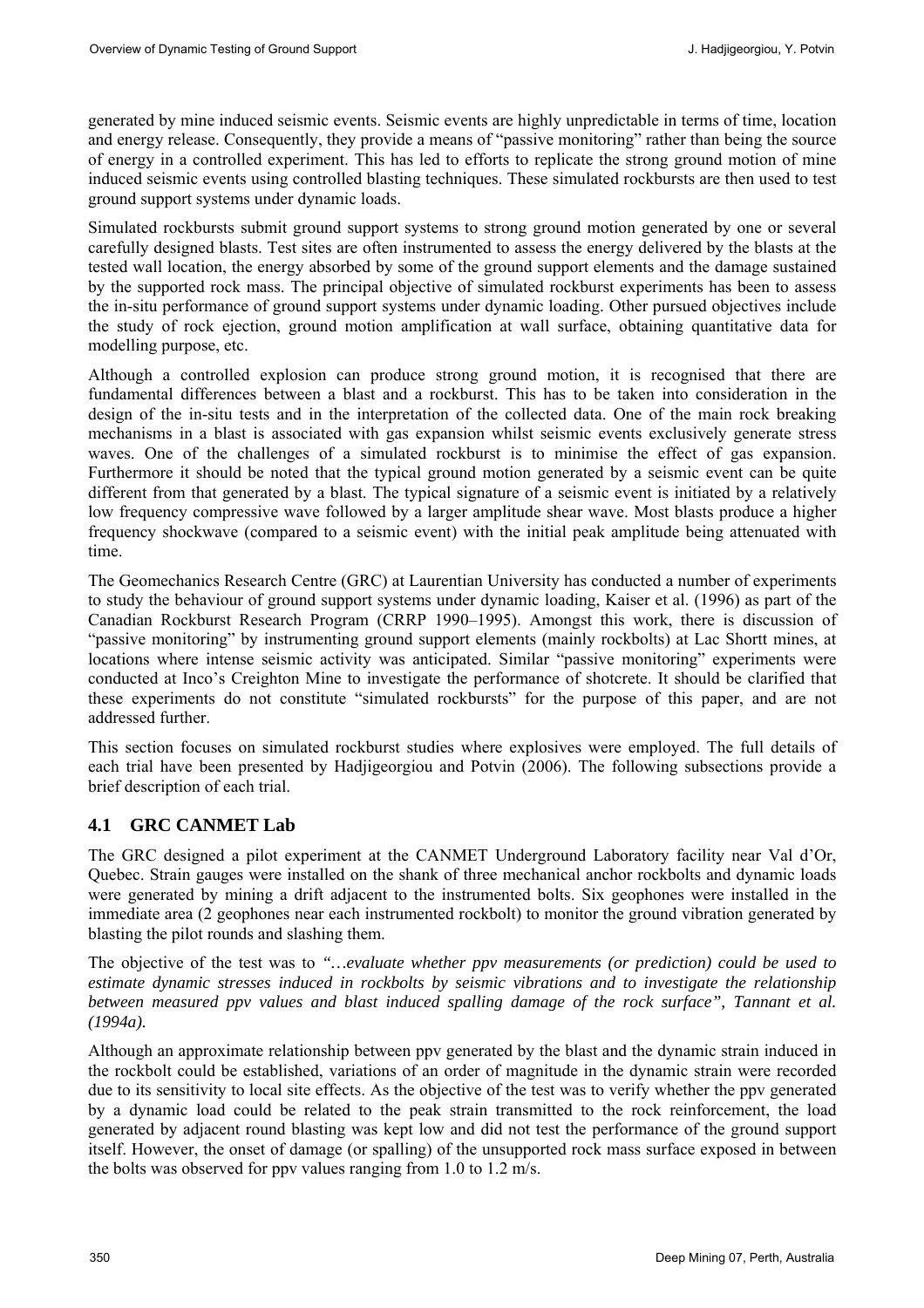### **4.2 GRC Bousquet #2**

This series of simulated rockburst experiments at Bousquet #2 involved eight blastholes (assumed to be blasted one at a time) drilled at a shallow angle (approximately 20 degrees) behind a supported wall. Increasing the distance between the blasthole and the free face allows for a range of dynamic loads to be generated by a single blast, Tannant et al. (1994b). Blastholes were 11 m long and 38 mm in diameter.

Blastholes A and B involved 16 m long holes and were used predominantly as calibration tests for assessing the blast design and measuring the velocity of rock ejection. Wall surfaces for blasts A and B were not shotcreted. The blast design was described by Tannant et al. (1993): *"The holes were toe primed and the last meter of each blasthole were stemmed with clay. The blastholes were pneumatically loaded with AMEX II, an ANFO based explosive."*

The instrumentation program used up to nine geophones per test site, mounted on the surface of the shotcrete, as well as on the rock surface itself. Strain gauges were mounted on the shank of rockbolts and other gauges were imbedded in shotcrete to measure the peak strain. "Home-made" velocity probes were also used to measure the ppv transmitted to the wall surface. Block ejection velocity were estimated using high speed video camera images.

The main objective of the test was to establish a direct comparison between the performance of shotcrete and mesh and fibre reinforced shotcrete. Of further interest was assessing the reduction in volume of rock ejected achieved by reinforced shotcrete compared to a rock surface without shotcrete. This series of simulated rockbursts demonstrated that the velocity can double at the surface of the excavation due to the reflection of the seismic wave. Shotcrete kept its functionality at ppv of 1.5 to 2.0 m/s. At moderate velocities, both steelfibre and mesh-reinforced shotcrete performed well, but at high velocity, mesh-reinforced shotcrete outperformed steel-fibre shotcrete. It was also established that the extent of damage and volume of rock (and shotcrete) ejected was controlled substantially by the orientation of the dominant foliation in the rock mass.

This test highlighted some of the difficulties and possible limitations of simulated rockburst experiments in generating meaningful numbers for design purposes. The fact that rock fabric had such a strong influence on the results suggests that results may be site dependent. The amplification of the velocity at the surface of excavation is also emphasising the complexity of the mechanism by which the radiant energy travels in the rock mass and is transferred to the ground support system when it reaches the surface of an excavation. This should be kept in mind when assessing the validity of drop tests to simulate these mechanisms.

One of the concerns with this specific experiment is that the effect of gas generated by this blast has apparently not been minimised. This experiment is probably a relatively poor simulation of a rockburst. ANFO will generate a significant amount of gases and stemming the collar will promote the use of energy generated by gases being transmitted to the rock.

### **4.3 CSIR Kopanang Test**

Under the SIMRAC project GAP530, the CSIR conducted a simulated rockburst experiment at a deep level gold mine (Kopanang) involving a comprehensive site instrumentation program (Hagan et al., 2001). The location of the instrumentation was determined on the basis of numerical modelling. A single blast involving 261 kg of ANFO was designed to deliver strong ground motion along a strike length of 30 m of a wellinstrumented drift. Five blastholes were drilled from an adjacent drift and subsequently charged. The blastholes were detonated with 10 g/m detcord and primed with 2 powergel 816 emulsion cartridges. The blast was relatively far from the instrumented drive (more than 6 m) to minimise the direct effect of gas in the surface damage creation process.

The instrumentation program was designed to provide data towards different objectives and included: 2 accelerometers (where maximum damage was expected); a 32 channel microseismic system (GMM); triaxial and uniaxial geophones mounted on surface and inside boreholes (8 wall mounted geophones in between 2 rockbolts); borehole camera; extensometers and high speed video filming.

The single blast used in this experiment generated velocities up to 3.3 m/s with block ejection velocity of 2.5 m/s. The blast was recorded by the mine seismic system as an event of magnitude  $M_R$  1.3. The areas that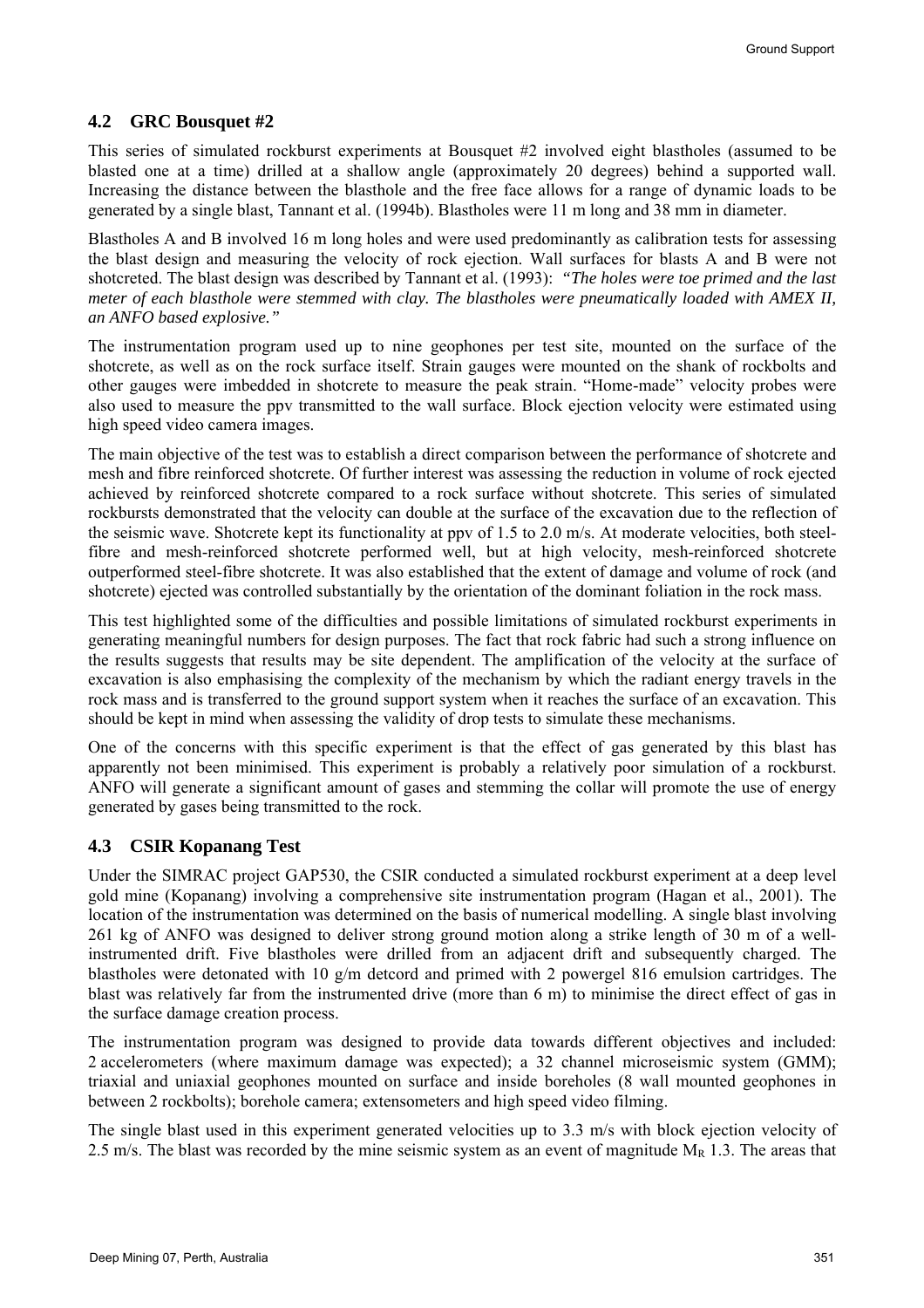suffered damage shown as HID (High Intensity Damage) and LID (Low Intensity Damage) were located directly adjacent to the blast and to the west of the instrumented area.

One of the objectives was to understand the influence of rock reinforcement on the response of the rock mass to dynamic loading. The distribution of velocity at the rock surface was measured between two rockbolts, using eight surface mounted geophones. This was used to interpret the consequence of the bolts absorbing the shockwave induced by blasting, and as such, damping the vibration in between the bolts. Lower velocities were anticipated near the bolts. The rockbolts were not instrumented. The focus was to measure the effect on the rock mass and not on the reinforcement as was the case in the somewhat similar experiment at the CANMET underground laboratory. This part of the experiment is documented in Haile and Lebron (2001). A second objective was to collect data to calibrate a seismic wave propagation simulation program. *"The aim was to compare the motions generated by a full-wave elastodynamic model, with the waveform and regions of damage recorded in the experiment."* Hildyard and Milev (2001). A third objective was to study the rock mass fracturing process generated by the strong ground motion from the blast, as described in Reddy and Spottiswoode (2001).

It was found that there is very little vibration damping from rockbolts measured at the surface of the excavation, which highlights the importance of surface support when dealing with seismic loading. The ejection of blocks at a velocity of 2.5 m/s occurred without any of the rockbolts failing. A minimum ppv of 0.7 m/s defined the damage threshold for this site experiment (rockbolts and no surface support). The modeling of strong motion wave propagation proved to be difficult due to the complexity of the source. An analysis of the broken fragment size distribution in the damaged area did not provide any useful data. The block shape was largely a function of the geology. Most of the damage was considered to be due to shakeout. Discontinuities that are open prior to a rockburst are likely to be mobilised during the event. Mining induced fractures in particular had the largest influence because of their intensity.

As a general comment, this experiment was set-up to investigate fundamental principles, rather than practical and directly applicable outcomes. If the results of the preceding numerical modelling had proven more successful, this could have provided a tool for extrapolating results from simulated rockbursts. Although such a tool would be highly desirable given that simulated rockbursts are logistically difficult and costly to undertake, the challenge in developing a model capable of realistically simulating a dynamic source, the wave propagation and the complex mechanisms involved is once again emphasised by this experiment.

# **4.4 INCO**

Inco Ltd has been conducting research on surface support in mines, including shotcrete and Thin Spray-on Liners (TSLs). An important consideration has been to investigate the capacity of support systems submitted to dynamic loading. Of interest is a series of simulated rockburst experiments conducted underground at the 175 research facility (located at shallow depth, 27 m below surface). A series of five cross-cuts were set-up for testing along the 7630 drift. Both sides of the cross-cuts were prepared (ground support was installed) and provided 10 test sites. Most of the tests (except cutout #3) involved blasting from parallel blastholes, as the source of dynamic loading.

Great care was taken to design a high density and high velocity detonation to minimise the production of gas and better simulate the shockwave of a seismic event. The amount of explosives used varied according to the amount of vibration required for individual tests. Typically, a series of D-90 Pentolite primers were loaded in each blasthole. The blastholes were left unstemmed to vent the small amount of gas produced by the blast. Because primers are very light explosive and slightly decoupled, the blasthole had to be positioned very close to the free face (within half a metre to one metre) to generate sufficient vibration (up to approximately 3 m/s).

In addition to visual assessment of damage assisted by a grid painted on each tested wall, the instrumentation included eight velocity sensors attached to rockbolts. From these eight point measurements, a contour map of vibration experienced at the rock surface could be drawn; 2 or 3 velocity probes were also mounted tight against the surface support. Laser scanning of the face was conducted before and after the blast.

Espley et al. (2002) described the objective of this series of tests as follows: *"…to assess the response of surface support systems in typical dynamic blasting and seismic related environments."* This series of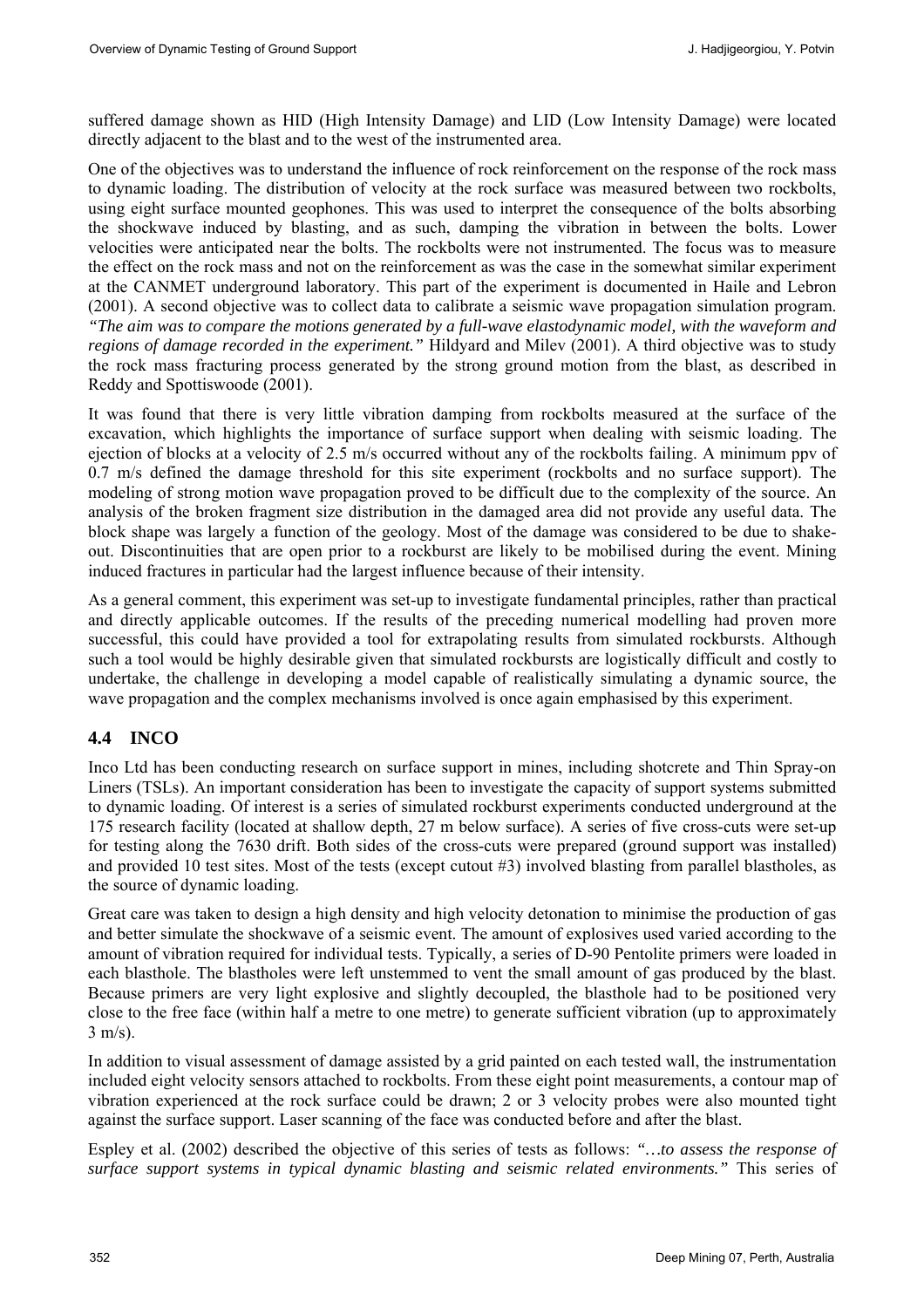simulated rockbursts allowed for a quantitative assessment of the "in-situ" resistance (expressed as a range of peak vibrations) of different surface support types. The test methodology appears to have been robust and the results easily interpreted. The vibration level varied along the surface tested and vibration contours could be drawn along the surface of the tested wall. As the surface was divided in one metre squares, a 5 by 5 m wall test provided up to 25 vibration data points.

However, as it was the case for previous simulated rockbursts experiments, it was found that results were very sensitive to rock mass structure. Therefore, any extrapolation to other sites (or other conditions) would require careful consideration and empirical calibration. The logistics of simulated rockbursts can be complicated, time consuming and costly. This limits the number of experiments that can be performed in practice, and requires major commitment from operations.

#### **4.5 Queen's University**

A Queen's University research project led by Professor James Archibald and sponsored by the Workplace Safety and Insurance Board of Ontario (WSIB) was initiated in 2001 to *"…characterise the support capabilities of conventional and innovative spray-on lining materials for mitigating dynamic failure effects created by simulated rockbursts."* Archibald et al. (2003).

In the initial phase, the testing procedure was developed and in a subsequent phase various ground support systems were tested to assess their efficiency in mitigating the damage created by simulated rockbursts. Nearly 50 simulated rockbursts tests were conducted during the initial two phases of research. All the tests were conducted at the Camdem East Explosive Test Site, a surface facility near Kingston, Ontario. An outcrop of limestone measuring approximately 40 by 75 m was cleared and subdivided into rectangular panels (4 m by 5 m) to host individual tests. A 63.5 mm blasthole was drilled in the centre of each panel to a maximum depth of 2.72 m. The blast was produced using St-Lawrence Explosives' Brutus 300 Emulsion, packaged in 1.2 kg cartridges (60 mm diameter by 400 mm long). The holes were typically sub-graded with 0.56 m of gravel and stemmed with 1.22 m of gravel. Contrary to most of the previous tests, which relied on parallel blasting, these tests used crater blasting.

The instrumentation included four different Instantel blast monitors, with a maximum of seven individual sensors recording ground vibrations at distances between 1.74 to 84 m from the blast. In addition, each blast was filmed using a high speed video camera. Fourteen baseline unsupported trial blasts were conducted to study the limestone response to the dynamic loading induced by blasting.

The main objective of the project was to compare the capabilities of different support systems (reinforcement and surface support) in mitigating the dynamic failure created by a standard explosion aimed at simulating rockbursts. The large number of standard blasting tests allowed the comparison of the performance of different support systems. Conventional rockbolts and mesh alone did not prevent the ejection of rock fragments. All spray-on forms of ground support including shotcrete, fibrecrete and TSLs showed significant benefits in terms of mitigating rock damage effects from the blasts.

Access to a surface test facility eased the logistics of conducting simulated rockbursts tests. As a result, Archibald managed to carry out over 50 tests, which is much more than any other researcher. However, questions have been raised with regards to the validity of the methodology used in the tests.

Specifically, Swan (2003) argued that: *"The experimental arrangement in a bedded limestone deposit is such that it would be virtually impossible to differentiate in time the effects of shock wave from gas expansion, so that the observed parameters such as heave height, heave radius, number of fractures and fracture lengths etc. are almost certainly a consequence of gas expansion, particularly after 40 milliseconds".* Archibald responded to this criticism by arguing that the effect of gas expansion is precluded by using only the first 10 milliseconds after detonation in the rock fracture and displacement analysis. The success of this approach is, however, difficult to quantify.

#### **4.6 University of Western Australia**

The University of Western Australia undertook two series of simulated rockbursts at the Long Shaft mine in 2004, and in 2005 a third series was conducted at Mount Charlotte mine. The same methodology was used at all sites in order to assess different ground support systems' performance in different ground conditions.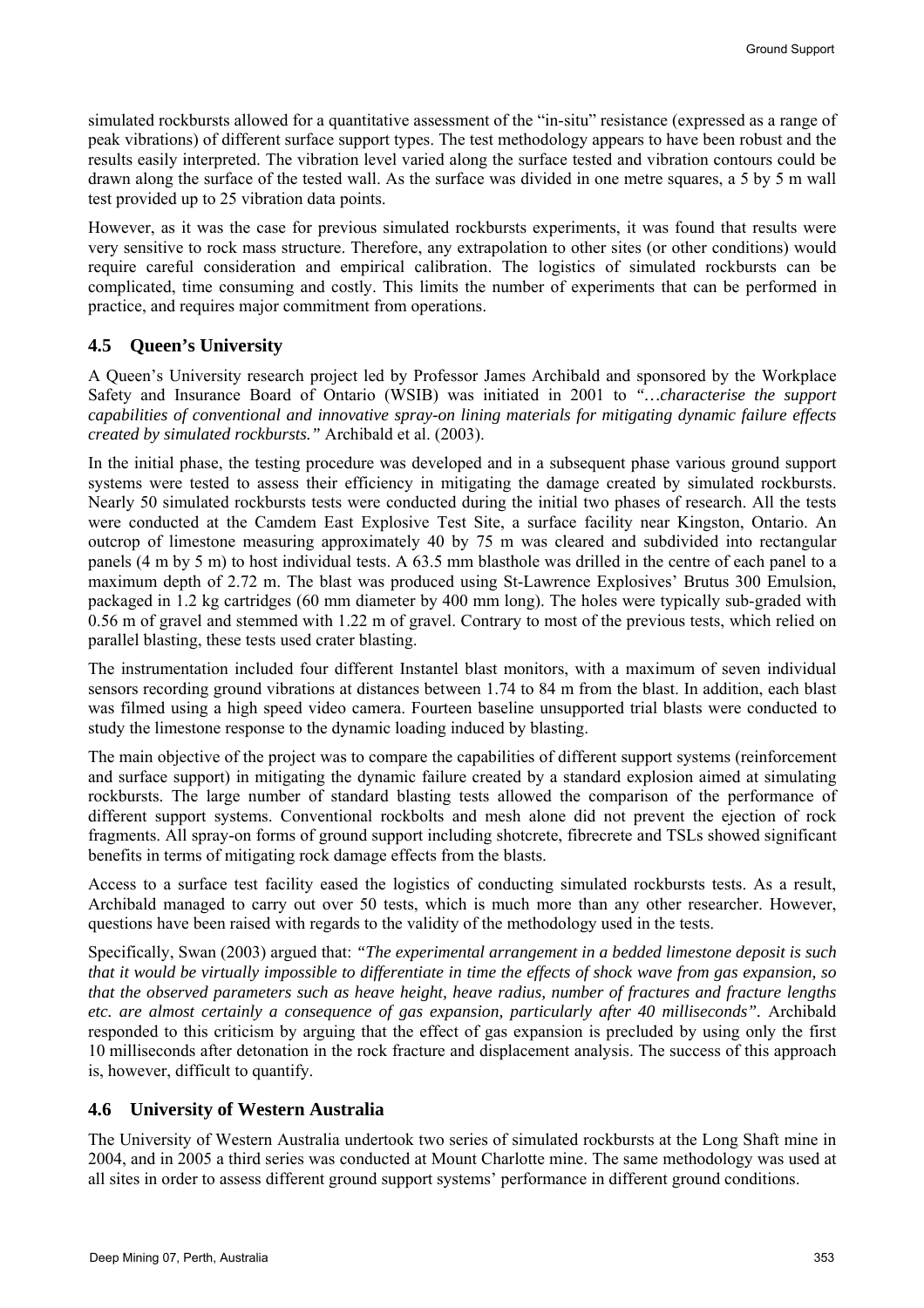The general layout used for the UWA simulated rockbursts was somewhat similar to the Inco layout in that a "T" junction cross-cut was used to design a parallel blast, behind a supported wall. Two support systems, comprising reinforcement elements and a surface support, were installed side-by-side, each system covering approximately an area of 5 by 5 m, located at a distance of 10 m from the turnout. This allowed a direct comparison of the performance of both support systems in the same ground conditions, when submitted to similar dynamic loading generated by blasting.

The UWA experiment utilised three separate and consecutive blasts to generate three levels of vibration that generated three sets of results for each test. The first blast was initiated from the central hole that was aimed at generating a maximum vibration of approximately 0.5 m/s. The second blast from the top hole generated approximately 1.5 m/s and third blast from the bottom hole was aimed at creating severe damage by generating approximately 5 m/s. Consecutive blasts were considered to reflect the repetitive loading experienced in seismically active mines.

Care was taken to minimise the effect of gas generation by using high impact low gas generation packed emulsion explosives such as Dyno Powermite Advance and Orica Powergel Buster. The holes were left unstemmed to let the gas escape from the collar and the stand-off distance between the explosive and the tested wall was generous (5 m) compared to the Inco test (<1 m). Typical charges at Long shaft were respectively about 10 Kg, 20 Kg and 40 Kg in holes  $#1$ , 2 and 3. Most velocities achieved by the blasts were between 0.6 to 2.5 m/s except for one blast that generated over 5 m/s). As generally lower than expected velocities were achieved, the charges were increased at Mount Charlotte to over 60 Kg for the third blast. From the experience acquired to date with UWA's simulated rockbursts, it is felt that high velocities can be achieved without introducing gas effect, with charges exceeding 60 Kg as well as by moving the stand-off distance closer (say 3m) from the supported face.

The typical instrumentation program included 12 observation holes (3 m long) for borehole camera logging before and after each blast. Two triaxial geophones were installed in 2 m deep holes (one triaxial associated with each support panel tested) as well as 4 rockbolt-mounted geophones and 6 surface-mounted geophones. The seismic data were recorded by a 16 channel Impulse Microseismic monitoring and an eight channel Ground Motion Monitor (GMM) seismic monitoring system. Detailed mapping of the walls was done using the Sirovision system which also allows measurement of surface deformation by 'subtracting' fully digitised 3 dimensional images taken before and after the blast. All simulated rockbursts were recorded using a Canon MV750i digital video camera.

Heal (2005) states the objective of the UWA simulated rockburst trials were as follows: *"By simulating rockburst damage using blasting, it is possible to gauge the performance of complete support systems (incorporating reinforcing retaining and holding elements as well as connections between the three) in situ, when subjected to strong ground motion."* 

Each test provided a direct answer as to which of the two support systems involved performed the best at the specific mine site. By compiling the results from these tests, Heal (2005) produced a series of preliminary graphs relating a range of energy sustained by individual support systems to a damage scale. Further tests in different ground conditions may eventually provide enough data to develop reliable guidelines on the resistance of support systems to dynamic loading.

As with the Inco tests, this type of simulated rockburst provides quantitative data on the resistance of ground support systems to dynamic loading. The tests are robust and the interpretation of the results is relatively straight forward. Each test site provided approximately 150 vibration measurements (5 m x 10 m = 50 x 1 m squares multiplied by 3 blasts). Extrapolation of results from one mine to another is not obvious. This would require a large number of tests involving a variety of ground support in a variety of ground conditions to develop robust empirical rules. The high cost and difficult logistics of performing a significant number of simulated rockbursts is the main drawback.

### **4.7 Falconbridge**

Recent tests were reported in Andrieux et al. (2005). The objective of these trials was to obtain a direct comparison of existing dynamic resistant support systems currently used at Craig Mine and Kidd Creek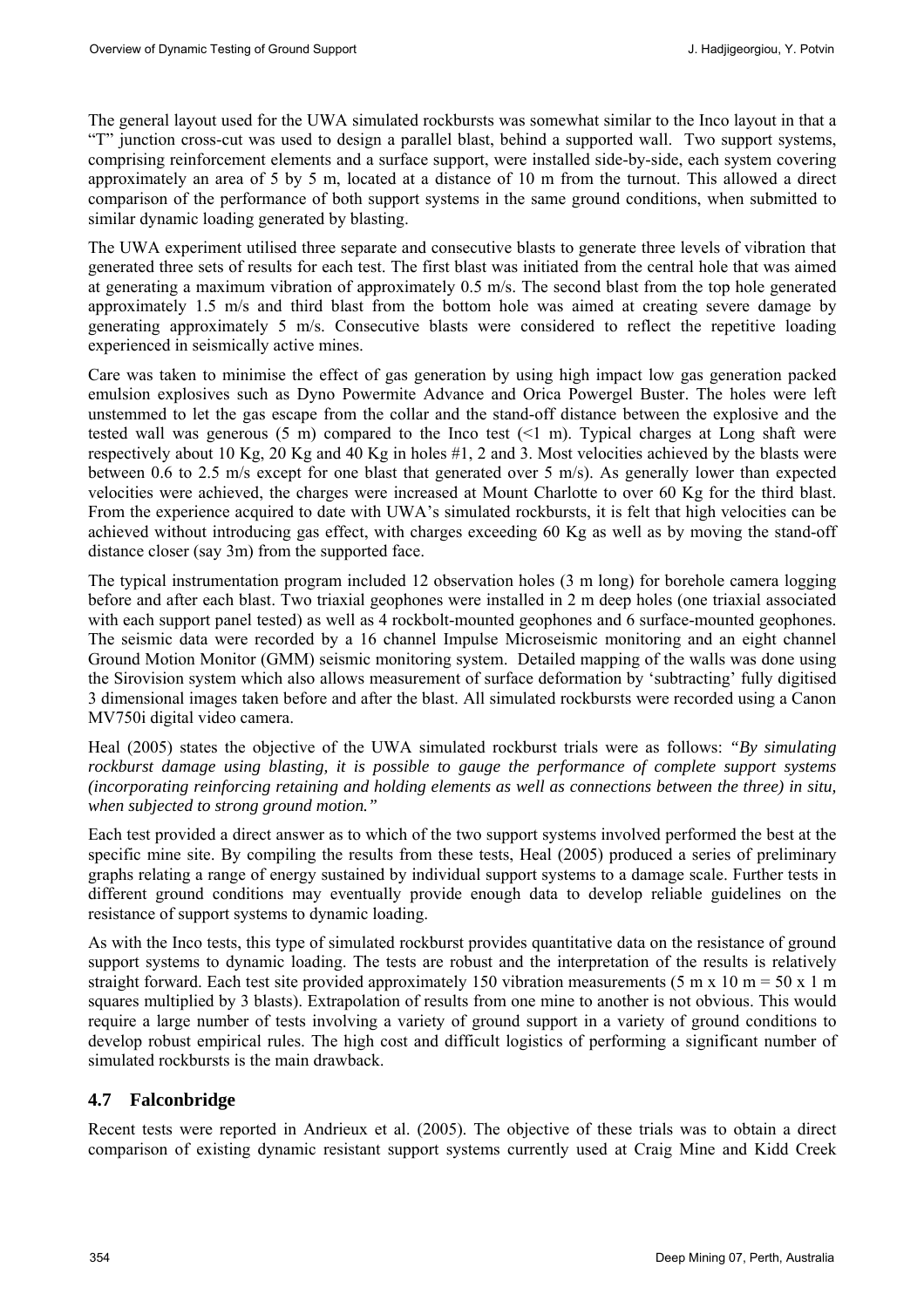Mine, against the 3M Mining Liner used with modified (resin-grouted) conebolts. A further objective was to obtain field data that could be used to calibrate a FLAC3D numerical model.

A total of 6 tests were conducted with three support systems; the Craig system, the Kidd Creek system and the 3M TSL, which were each tested twice. The Craig Mine standard for dynamic resistant support involves #6 gauge weld-mesh screens, rebars, #0 mesh-straps and conebolts. Kidd Creek uses fibre reinforced shotcrete and rebars and the TSL involves a coating of 3M TSL and conebolts. A "rehearsal trial" was performed to test the logistics and design parameters.

A typical test involved a single 102 mm diameter blasthole, drilled from the wall mid-height, slightly upward at +15 degrees, to a depth of 7.5 m. Unlike the CSIR, Inco and UWA tests, which used parallel blastholes located behind the tested face, this test used a blasthole angled at 30 degrees from the face. The rationale for this design was to induce excessive damage to the collar area in order to vent the gas from the explosion. The expected result was a shockwave, relatively free of gas, hitting the area where the ground support was to be tested, away from the collar of the blasthole.

The bottom 2.5 m of the blasthole was charged with fully coupled Orica Apex Super 6000™ boostersensitive watergel cartridges. This is an equivalent charge weight of 26 Kg. The stemming distance varied from 2.3 m to 5.0 m depending on the test. The stand-off distance to the tested free face (burden) varied from 2.5 m to 3.75 m.

In addition to the mine wide seismic system used at the Fraser mine, the instrumentation program dedicated to the simulated rockburst tests included a surface mounted triaxial geophone, a surface mounted uniaxial accelerometer, a high speed camera and for each test, one instrumented rockbolt to measure the dynamic strain experienced by the tendon.

Andrieux et al. (2005), states that: *"The principal objective of these large scale tests, which were initially laid-out and planned by Falconbridge MTS personnel, was to simulate with explosive charges the effects of a*  large rockburst that would occur in the vicinity of a drift supported by three different ground support *systems, in order to assess and compare the behaviour of each under strong dynamic loading".* More specifically, it was aimed at simulating a seismic event magnitude +2.5 (Richter scale) producing in theory ground vibrations of 1.5 m/s at the surface of a drive located 16 m away from the source.

One of the main conclusions from the test was that: *"In a qualitative manner, it could be seen from post blast observations that all the support systems tested behaved quite well and withstood the strong ground motions they had been subjected to, in spite of the fact that many of the bolts yielded during the blast."*

Andrieux et al. (2005) recognised the difficulties of using blasting to simulate rockbursts. In particular, they found that the issues of venting the gas, as well as the higher dominant frequencies generated by blasting (in comparison to a far field seismic event), are difficult to control and account for. The inclined blasthole geometry in particular was difficult to implement and generally provided variable and unexpected outcomes. More intense instrumentation programs such as the ones used at Inco, Long Shaft and Mount Charlotte may have provided more reliable quantitative results, but likely at a higher overall cost.

### **4.8 Discussion**

The reported field trials had different objectives and as such, a comparison between the tests may be misleading. However, they all had the common objective of simulating rockbursts. Table 1 provides a comparison of the reviewed rockbursts simulations. Note that in Table 1, the dynamic load is represented by velocity, because these data were reported by most authors. However, energy, which accounts for the mass affected by the load, would be a better representation of the dynamic load.

Simulated rockbursts using a blast as the source of dynamic loads can test fully integrated ground support systems (reinforcement, surface support and connecting elements) in conditions similar to which they will be used. The interaction between the support elements and the in-situ conditions, including rock mass, confining stress, scale, geometry, etc, are arguably realistic and constitute one of the advantages of these types of tests.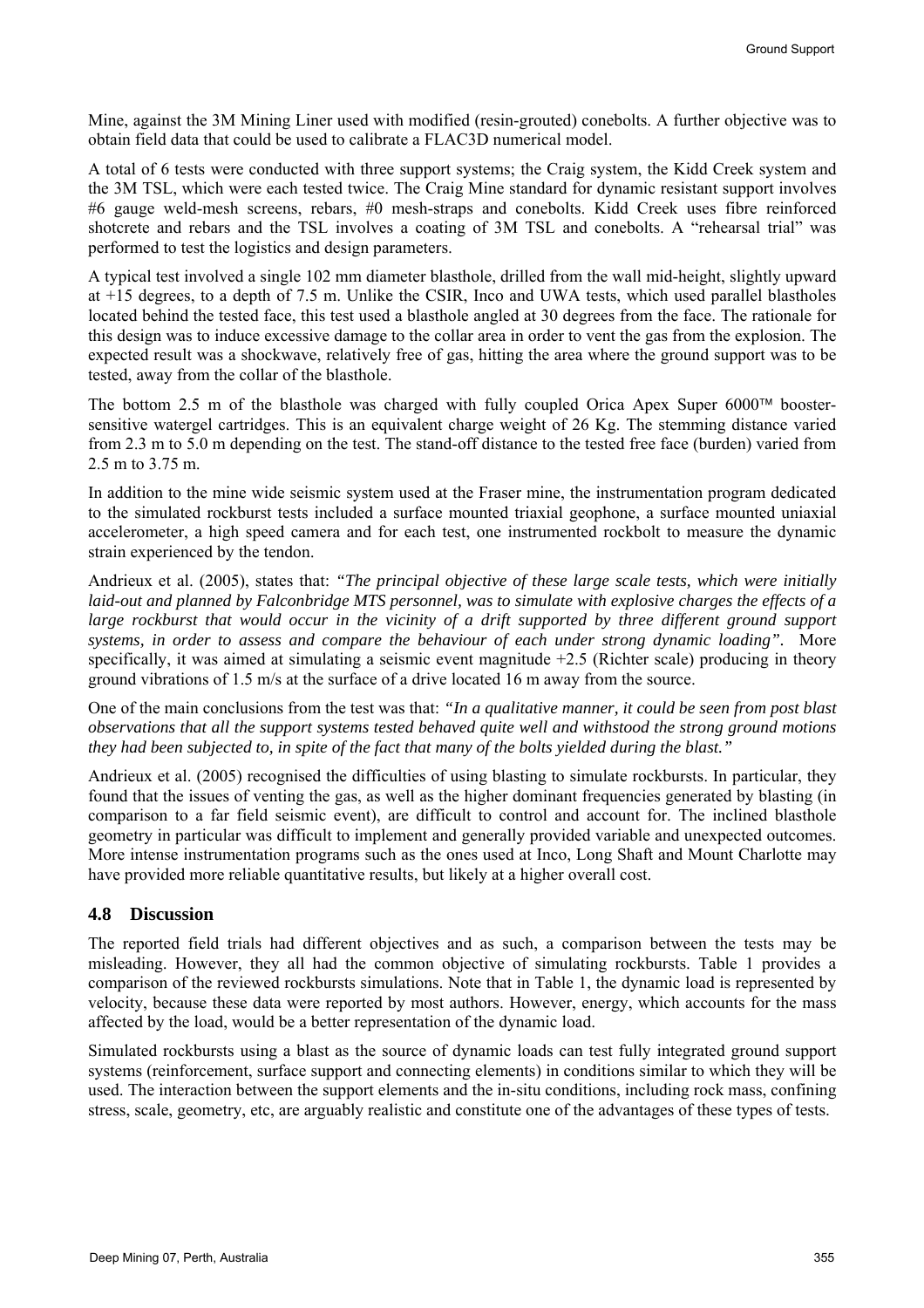| <b>Test</b><br><b>Denomination</b> | <b>Dynamic</b><br>Load<br><b>Simulation</b>                                                                        | <b>Stand-off</b><br><b>Distance</b><br>(m) | Max.<br><b>Velocity</b><br><b>Achieve</b><br>$d$ (m/s) | <b>Appraisal</b><br>of Gas<br><b>Effect</b>                        | <b>Support Tested</b>                                                                 | <b>Comments</b>                                                                                                                                  |
|------------------------------------|--------------------------------------------------------------------------------------------------------------------|--------------------------------------------|--------------------------------------------------------|--------------------------------------------------------------------|---------------------------------------------------------------------------------------|--------------------------------------------------------------------------------------------------------------------------------------------------|
| <b>GRC CANMET</b><br>Lab           | Pilot Round<br>& Slash                                                                                             | > 6                                        | 1.0 <sub>to</sub><br>1.2                               | Negligible                                                         | Rockbolts only                                                                        | Velocity may<br>be too low to<br>test bolts<br>capacity                                                                                          |
| <b>GRC</b><br>Bousquet#2           | Angled<br>blasthole<br>from face                                                                                   | $0 - 3.7$                                  | High and<br>variable                                   | High                                                               | Integrated<br>systems<br>(shotcrete,<br>fibrecrete and<br>rockbolts)                  | Possibly poor<br>simulation of<br>rockburst due<br>to gas effect                                                                                 |
| <b>CSIR Kopanang</b>               | Parallel<br>blastholes,<br>large charge<br>$(261 \text{ Kg})$<br>emulsion,<br>chocked-<br>blasted far<br>from face | > 6                                        | 3.3                                                    | Negligible                                                         | Unsupported and<br>rockbolts only                                                     | Relatively<br>good<br>simulation of<br>rockburst.<br>Velocity may<br>be too low for<br>dynamic<br>support testing                                |
| Inco                               | Parallel<br>blastholes,<br>small<br>charge close<br>to face                                                        | < 0.5                                      | $0.5$ to $3$                                           | Negligible                                                         | Integrated<br>systems<br>(shotcrete, TSL,<br>mesh and<br>rockbolts)                   | Relatively<br>good<br>simulation of<br>rockburst.<br>Velocity may<br>be too low for<br>dynamic<br>support testing                                |
| Queen's                            | Crater<br>blasting                                                                                                 | Approx. 1.2                                |                                                        | High                                                               | Integrated<br>systems<br>(shotcrete, TSL,<br>mesh, bolts)                             | Possibly poor<br>simulation of<br>rockburst                                                                                                      |
| <b>UWA</b>                         | Parallel<br>blastholes,<br>medium<br>charge (10)<br>to $60$ Kg)<br>emulsion,<br>blasted far<br>from face           | 5                                          | >2.5<br>except<br>for one<br>blast $>5$                | Negligible                                                         | Integrated system<br>(fibrecrete, TSL,<br>mesh, bolts)                                | Relatively<br>good rockburst<br>simulation.<br>High velocity<br>with no gas<br>effect was<br>achieved once                                       |
| Falconbridge                       | Angled<br>blasthole<br>from face<br>$(26 \text{ kg})$                                                              | 2.5 to 3.75                                | $0.15$ to 3                                            | Negligible<br>further<br>from the<br>collar of<br>the<br>blasthole | Integrated support<br>systems (mesh<br>and mesh-straps,<br>fibrecrete, TSL,<br>bolts) | Angled<br>blastholes are<br>difficult to<br>control.<br>Velocities are<br>lower than<br>required to<br>damage<br>dynamic<br>resistant<br>support |

# **Table 1 Comparison of the dynamic load simulation methods used for each trial**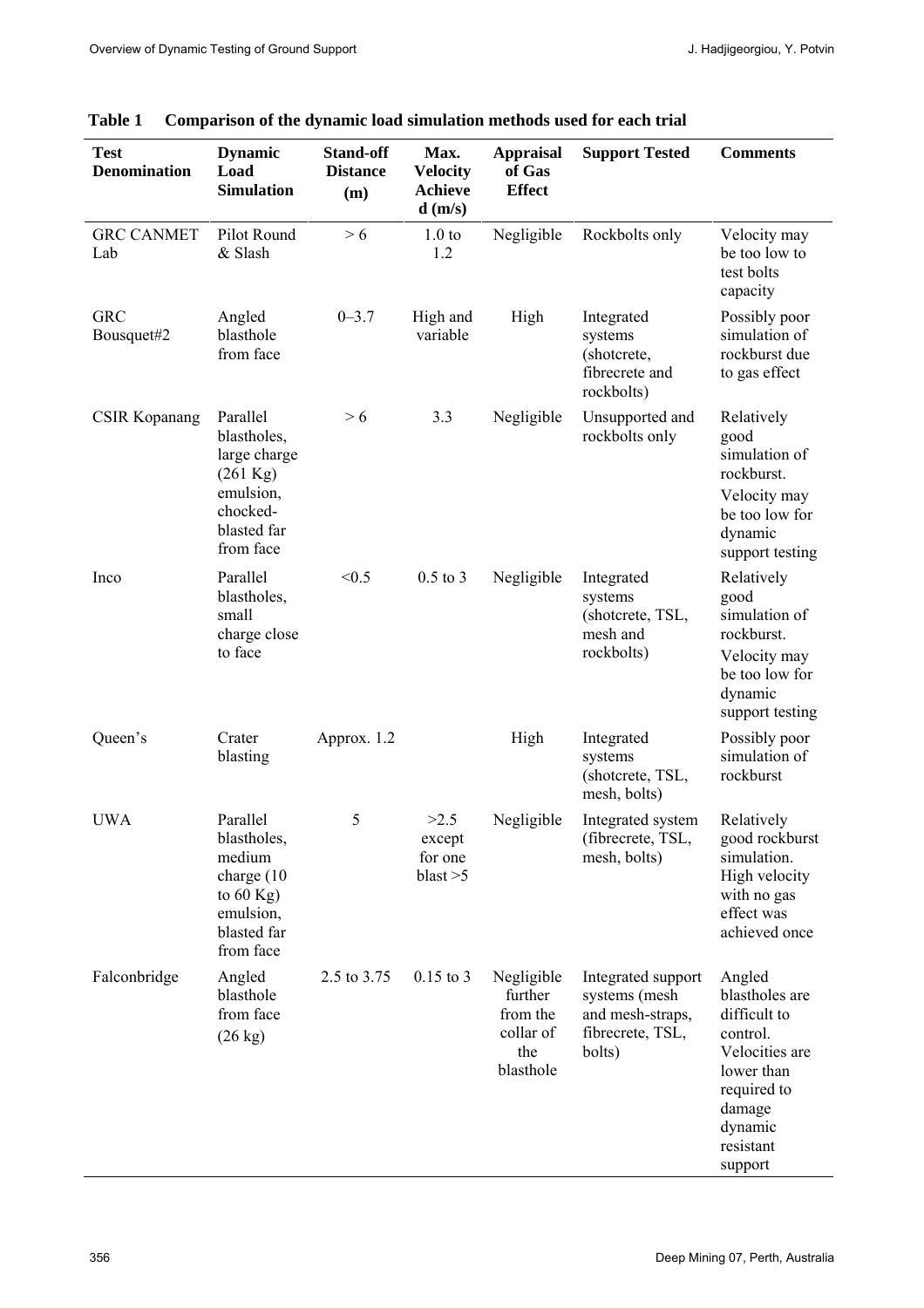A major concern in simulated rockburst trials is how to minimise the influence of gases. This stems from the fact that seismic events are pure stress waves and therefore, the presence of gases can skew the results. It follows that successful efforts would rely on the use of high impact low gas explosives, avoiding stemming the hole and leaving a "reasonable" stand-off distance (distance between the blast and the face). Unfortunately, most trials report that this has been difficult to achieve in practice. Nevertheless, recent efforts by Heal (2005), documented in recorded videos, suggest that it is possible to deliver high velocity tests (>3 m/s), without significant gas contribution.

The second possible discrepancy between blasts and seismic events is the higher frequency of the shockwave produced by blasting compared to a typical large far field seismic event. This limitation cannot be overcome. The only alternative is to calibrate the results of simulated rockbursts against recorded rockburst case studies and passive monitoring experiments.

The direct comparison of support systems, installed in similar ground conditions and under similar levels of dynamic loading has been achieved in most tests (Bousquet#2, Inco, UWA, Falconbridge). However, the Bousquet #2 and the Inco tests have drawn attention to the influence of dominant geological structural features on the results. This highlights the problems associated with extrapolating test results from one site to another.

A large number of simulated rockburst tests in a variety of ground conditions may eventually provide enough data to generate robust empirical rules on the dynamic resistance of support systems. The main impediment to pursuing this goal is the relatively high cost and challenging logistics of conducting such tests.

# **5 Review of testing rigs**

The impetus for testing rigs has been the need for repeatable tests that provide an insight into the performance and capacity of different reinforcement systems. There have been several discrepancies in the literature on the different rigs, their capacity and their performance. The first task was to identify the different rigs that have been reported and then establish their status. In order to clarify the somewhat incomplete or conflicting information in the public domain, the following list of facilities has been prepared, see Table 2.

The more important task of comparing the different testing rigs is complicated by the absence of a universal standardised testing procedure and reporting of data. It is necessary to appreciate the objectives behind the development and construction of each rig and the relative costs of the gained insight and information. In practice, it follows that a test facility would entail some form of a contract between user and operator. As such, it is necessary to clearly define the test procedures as well as the final product (presentation of results).

# **5.1 Terratek**

The rig was constructed in 1978 at MiningTek in South Africa, with equipment originally procured from Terratek in the United States. With this rig, a hydraulic system is employed to pull the collar of a shortened bolt or push to the top end of a prop. The unit can be configured to test rockbolts in tension or shear and can assess the performance of both the reinforcing unit as well as the anchor mechanism of the system. At present time, the Terratek rig is, however, mostly used to test props in compression. The rig can also be operated in a quasi-static mode at a displacement of 30 mm/minute. The rig can accommodate props as long as 1.6 metres. Instrumentation is limited to displacement, piston velocity and force at the load cell attached to the collar.

Currently it is mostly used as a quality control measure to test the performance of props. It has been used in the past to test short (limited length) rockbolts (re-bar, smooth bar and wire cable) as reported in SIMRAC Project 616 (Güller et al., 2001). The tendons were anchored by clamping jaws, spaced at 1 m. None of the tendons were grouted, and the loading velocities were relatively low (1 to 20 mm/sec).

The main advantages of the Terratek rig are: Low costs; Quick set-up allows up to three tests per hour (depending on length of props); can be configured to apply dynamic loads in compression, tension or in shear and the longevity and continuous operation. Its main limitations are: It can only test individual reinforcement units and not systems; Limited on the maximum length of a reinforcement unit that it can test; and limited instrumentation.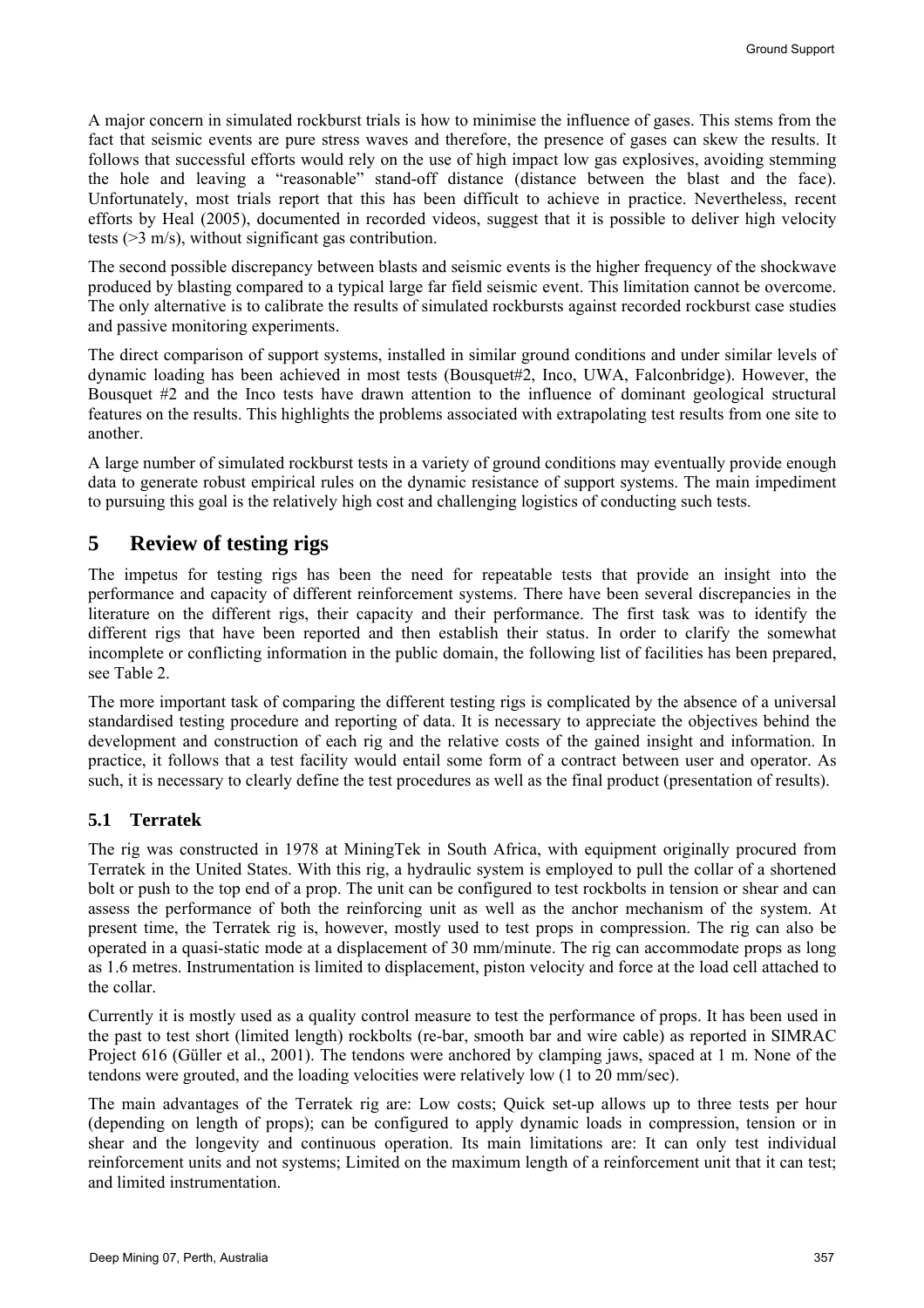| Rig<br>#       | Common<br><b>Name</b>                                     | <b>Type</b>                        | <b>Sponsor</b>                               | Ownership       | Location                                                                                                   | <b>Status</b>                                                           |
|----------------|-----------------------------------------------------------|------------------------------------|----------------------------------------------|-----------------|------------------------------------------------------------------------------------------------------------|-------------------------------------------------------------------------|
| $\mathbf{1}$   | Terratek                                                  | <b>Uses</b><br>hydraulic<br>system | MiningTek                                    | MiningTek       | MiningTek,<br>Johannesburg,<br>South Africa                                                                | Operational                                                             |
| $\overline{2}$ | <b>SRK</b> Drop<br>weight test<br>facility                | Impact                             | <b>SIMRAC</b>                                | MiningTek       | MiningTek,<br>Johannesburg,<br>South Africa                                                                | Can be made<br>operational on<br>a week's<br>notice                     |
| $\overline{3}$ | <b>SIMRAC</b><br>Dynamic<br><b>Stope Test</b><br>Facility | Impact                             | <b>SIMRAC</b>                                | <b>SIMRAC</b>   | Savuka Mine<br>(AngloGold West<br><b>Wits Operations</b><br>Satellite training<br>centre), South<br>Africa | Operational.<br>Managed by<br>SRK on behalf<br>of SIMRAC                |
| 4              | GRC-<br>Laurentian                                        | Impact                             | <b>NSERC</b>                                 | Laurentian      | Laurentian<br>University,<br>Sudbury, Canada                                                               | Operational?                                                            |
| 5              | GRC-<br>Creighton                                         | Impact                             | Canadian<br>Rockburst<br>Research<br>Project | N/A             | Inco Creighton<br>Mine, Sudbury,<br>Canada                                                                 | Dismantled                                                              |
| 6              | <b>NTC</b>                                                | Impact                             | <b>NTC</b>                                   | <b>CANMET</b>   | MRL, Ottawa,<br>Canada                                                                                     | Operational                                                             |
| $\tau$         | <b>WASM</b>                                               | Momentum<br>Transfer               | <b>Sponsors</b>                              | <b>WASM</b>     | Western Australian<br>School of Mines,<br>Kalgoorlie, Western<br>Australia                                 | Operational.<br>Stage 2 under<br>development<br>for the next 3<br>years |
| 8              | Wedge-Block<br>Loading<br>Device                          | Impact                             | <b>SRK</b><br>Duraset                        | SRK/<br>Duraset | Duraset Site, near<br>Johannesburg,<br>South Africa                                                        | Operational                                                             |
| 9              | <b>MIRARCO</b>                                            | Impact                             |                                              | <b>MIRARCO</b>  | Laurentian<br>University,<br>Sudbury, Canada                                                               | Operational                                                             |

#### **Table 2 Comparison of testing rigs**

#### **5.2 SRK drop weight test facility**

The test rig was developed by Steffen Robertson and Kirsten Consultants (SRK) under financing from the Safety in Mines Research Advisory Committee (SIMRAC) Project GAP 221 (Ortlepp and Stacey, 1997). The objective was to determine the performance characteristics surface support systems (wire mesh, lacing and shotcrete) used in South African mines under dynamic loading. This resulted in the design and construction of a drop weight test facility with the capability of input energies up to 70 kJ and impact velocities up to approximately 8 m/s, conditions representative of severe rockbursts. The first configuration of the rig is described in Ortlepp and Stacey (1997). This report is referred to as set-up #1 (Figure 1).

A further configuration of the rig was undertaken in 1998 by Ortlepp and Stacey as part of SIMRAC Project GAP 423. Set-up #2 expanded the capacity of the rig to undertake dynamic tensile loading on rock reinforcement units (including 16 mm rebar shepherd crooks, 16 mm diameter smooth bar shepherd crooks,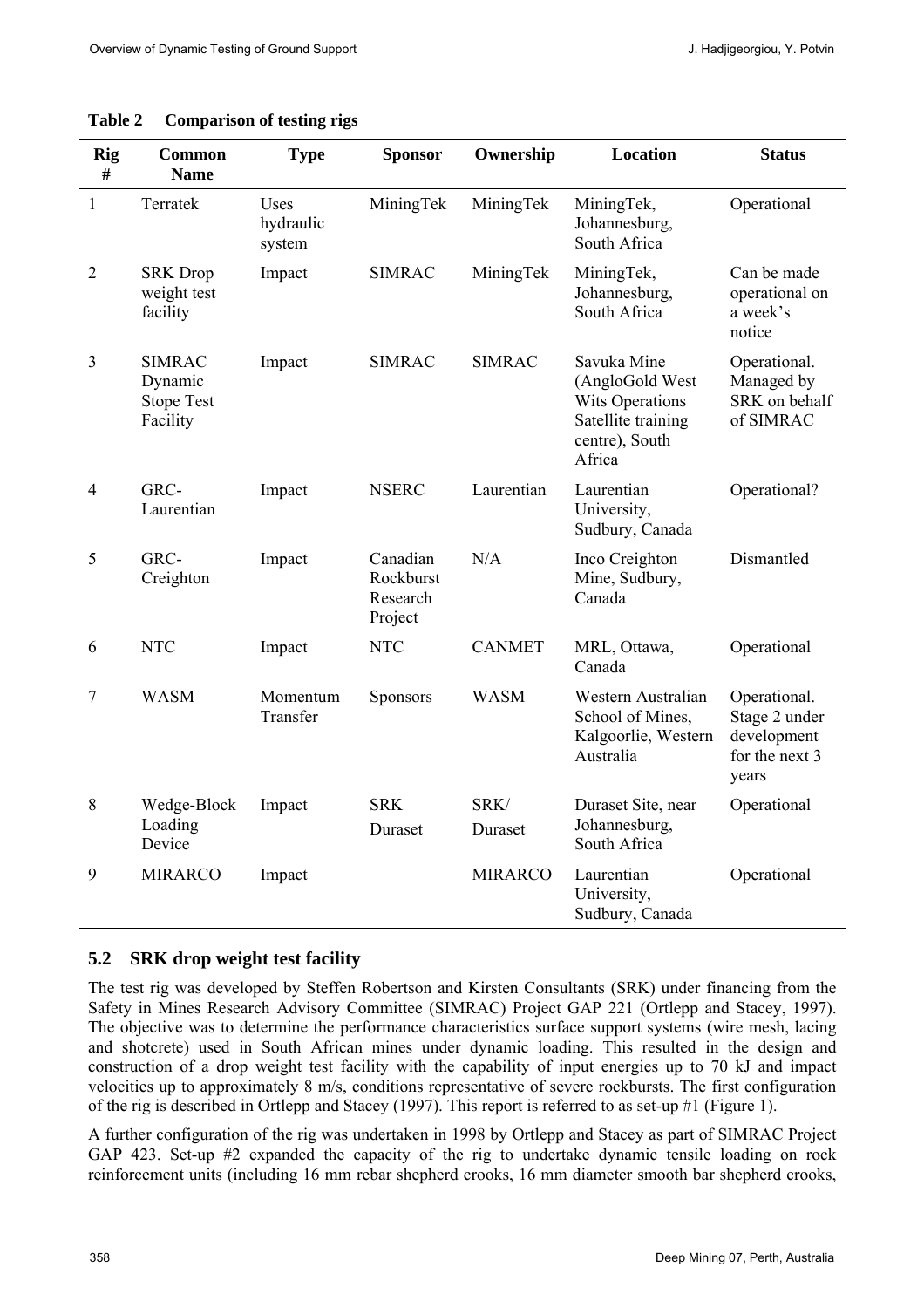de-stranded hoist rope "slings", 18 mm compact strand cable, 39 mm diameter split set bolts and Swellex bolts), Figure 2.



**Figure 1 Sketch of the test facility for rock support, after Ortlepp and Stacey (1997)** 



**Figure 2 General view of the dynamic testing facility for rockbolts, after Stacey and Ortlepp (1999)** 

Ortlepp and Stacey (1997) provide the details for Set-up #1. The rig employed the impact of a free moving mass (drop weight of 1048 or 2706 kg) onto a load distribution system which then loads the surface support systems. In practice, a load distribution pyramid of steel-encased concrete blocks was applied on a "simulated rock mass". The upper layers and lowest layer of blocks are restrained to preventing spreading. This is to maintain load transfer to the lower block and support element. This rock mass consists of concrete blocks that are in contact with the support. The support sample is hung from support beams using 22 mm diameter cone bolts. The choice of cone bolts was made in order to ensure that failure of bolts did not occur during the tests. This was necessary given the objective to determine the performance of containment support systems. The drop weight test facility could test "panels" of 1.6 x 1.6 m. The test facility was designed to be capable of input energies up to 70 kJ and with impact loading velocities up to 8 m/s.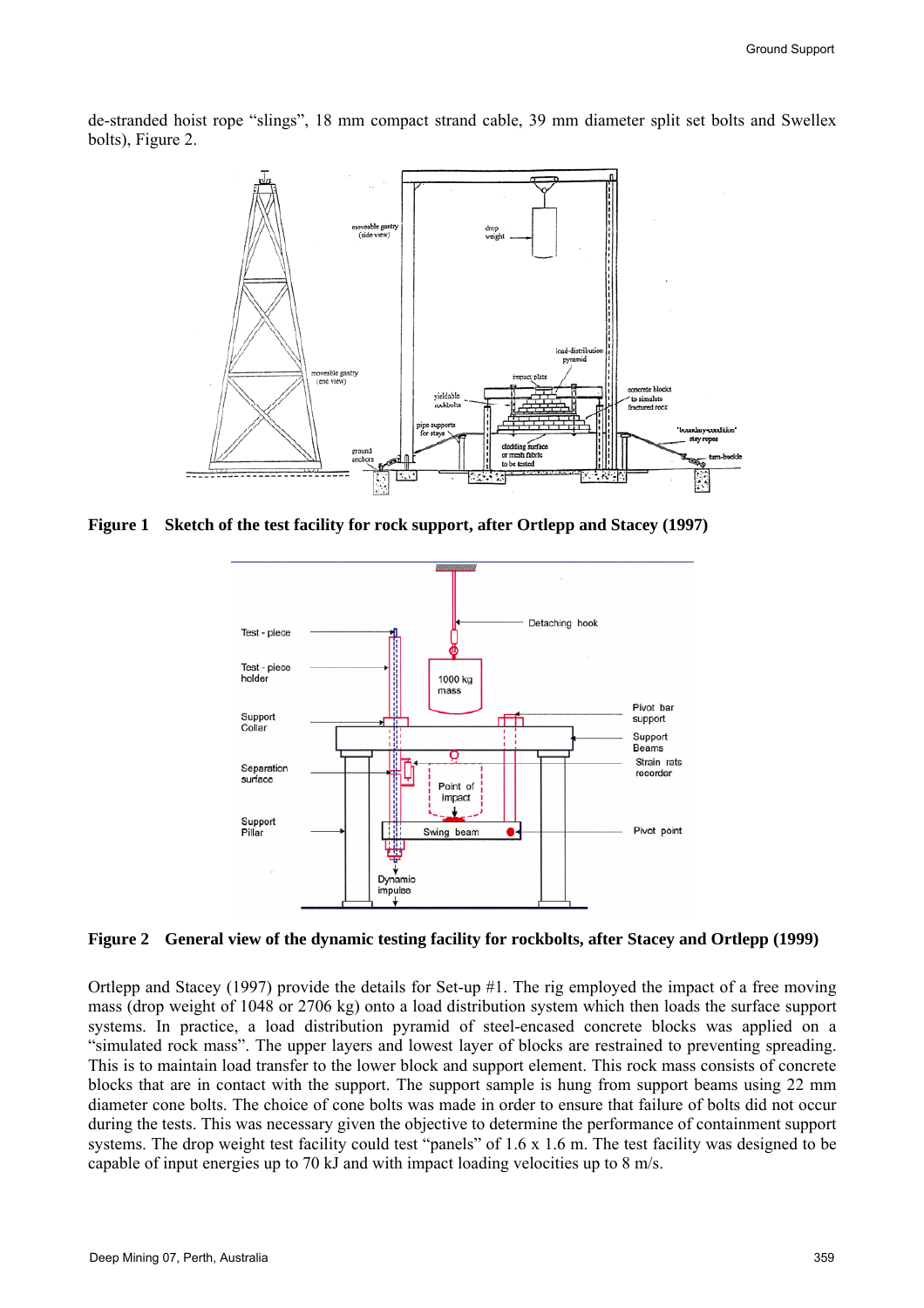Instrumentation was limited to direct tape measurements in elevation, still photographs (before/after) and video recordings. The degree of damage inflicted to the mesh was assessed by counting broken wires and visual examinations. The number of concrete bricks broken also provided a crude assessment of inflicted damage.

The main advantages of this rig are: the relatively inexpensive set-up; the configuration provides for consistent and repeatable tests; the rig could undertake multiple tests on the same surface element and the use of a simple load distribution system.

The system has had limited instrumentation used for the tests and no effort is made to quantify energy losses in the system. Player (2005) argued that that the use of multiple block geometries in multiple layers results in a complex load distribution system that limits the repeatability of the tests, particularly at higher input energies. Furthermore, the determination of the capability of the support system does not take into consideration the way energy is transferred from the blocks to the support system, Player (2005).

A total of 55 tests were reported in GAP 221. These included tests on weld mesh, diamond mesh, diamond mesh and lacing, as well as shotcrete (mesh reinforced, polypropylene-reinforced, using 30 mm Dramix and non-reinforced). At the time of a site visit in September 2005 the rig was no longer in operation.

#### *5.2.1 SIMRAC project 616*

Set-Up #1 was also used for the purposes of SIMRAC project 616. According to Güler et al. (2001) the setup was modified in order to represent the rock mass, Figure 3. This was achieved by using a volume of relatively hard bricks, suspended by 20 mm bolts, and confined at the bottom layer by a reinforcing frame. The use of interlocking pavement bricks allowed them to be linked in a competent assembly. This resulted in a simulated rock structure whereby the weakest planes were normal to the applied impact load. The bricks were assembled around four tendons inside the confining frame. Consequently, the tendons were tensioned and confinement was applied by the confining frame, so that the supporting frame could be removed.



#### **Figure 3 Test frame with artificial rock mass and support system, after Güler et al. (2001)**

Resulting deformations were recorded using a monitoring frame that contained nine vertical telescopic bars touching nine specific locations along the bottom of the assembly. Following each impact load both, the maximum as well as the permanent deformations, were recorded. The difference between maximum and permanent deformation is representative of dynamic elastic behavior. Furthermore, a Ground Motion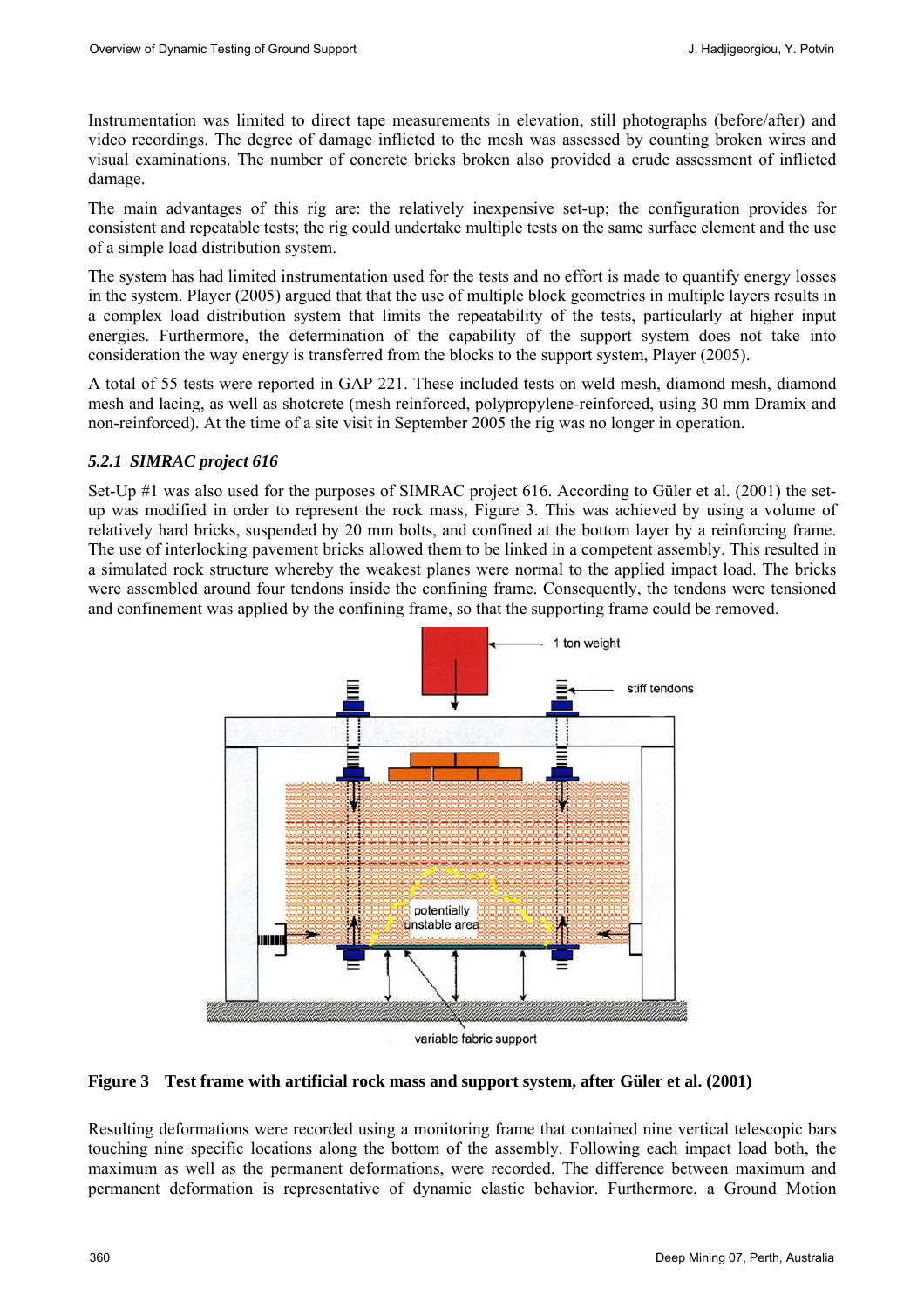Monitor (GMM) with eight geophones was used to record the peak particle velocities (PPVs) along the bottom of the testing assembly. This facilitated the recording of PPVs generated by repeated dynamic loading.

The following conclusions from this testing program were reached: Deformations accumulate with the number of impacts. Magnitude of accumulated deformations controls the stability of individual fragments. Maximum deformation before failure is increased by the use of a structural membrane. The magnitude of accumulated deformation is strongly reduced by the presence of lacing and/or shotcrete. Use of fibrereinforced shotcrete (approximately 100 mm) resulted in substantial improvement in energy absorption. A large drop height produces more deformation than a number of small drop heights with equivalent total impact energy.

#### *5.2.2 Set-Up #2: Reinforcing Element Testing from Drop Test Impact*

Ortlepp and Stacey (1998) addressed the performance of reinforcement units under dynamic loading. This was done by modifying rig set-up #1 previously used to test panels. This testing strategy was based on the observation that rockburst damage frequently involved the rapid ejection of a limited thickness of rock from the excavation wall. It was noted that reinforcement elements would fracture at or close to this separation surface. Given that the dead-weight of ejected rock was often much smaller than the strength of the rockbolts that were damaged, it was argued that this demonstrated that the kinetic energy of the limited mass of rock was significantly greater than provided by gravity.

The dimensions of the reinforcement units to be tested were established by making the ejectable portion 600 mm long. This resulted in an embedment length ranging from 600 mm for "rigid rockbolts" (assuming a critical bond length less than 600 mm) and up to 2400 for friction rockbolts (i.e. where resistance was due to sliding).

Simulated drill holes were created using two lengths of 63 mm outside diameter and 40 mm inside diameter thick walled steel tubing butted together for the testing of fully grouted bolts. These tests used a standardised grout (shear strength  $9.1 \pm 1.27$  MPa). A very strong fine grained "concrete" made from 1:2 mix of high alumina cement and screened  $\leq 1.0$  mm hammer-milled andesite aggregate was pressed around a 25 mm diameter steel rod to form a semi annulus in each half of the 93 mm split tube. After the concrete was allowed to cure the steel rod was removed and the two half shells were bonded and clamped together.

The impulse was applied to the anvil collar of the specimen holder by the "knuckled-end" of a very stiff 820 kg mass swing-beam of 1.0 m effective length. As shown in the diagram it was possible to apply an energy pulse at a known impact velocity to the midpoint of the swing beam by simply controlling the drop height of the impacting mass. Because the inertial mass of the swing beam (820 kg) was considerably less than that of the striking mass (1048 or 2706 kg), the transfer of momentum function ensured that the initial velocity of the beam midpoint was much greater than the velocity of the drop weight at impact. The midpoint start velocity was doubled at the point of application of the load to test piece by the simple geometry of the swing beam arrangement. The actual strain rate imparted to the test piece was recorded using a gravitydriven cylindrical chart recorder.

Ortlepp and Stacey (1998) report that during the testing program it was recognised that the system was relatively soft and it would not have been possible to achieve rupture of the tested units. This prompted a reconfiguration of the rig. Heavier, stiffened double channel beams supported on four pillars of concretefilled heavy duty 250 mm diameter steel pipes were positioned to reduce the bending span from 2.7 to 0.4 m. The softest element in the modified assembly was the 90 mm diameter pivot bar, which has a calculated stiffness of 1.4 MN/mm and an ultimate strength of 1900 kN.

The facility functions by using a free falling mass to impact a stationary "swing beam". The impact force is translated from the swing beam to the outside of a thick wall pipe (that simulates borehole conditions) and the head of the bolt being tested. During the test it is assumed that ½ of the energy imparted to the mid-point of the swing beam by the impact of the drop weight goes into stressing the tendon under test and the other half is dissipated in the pivot bar. Player (2005) suggests that this could have been verified using appropriate instrumentation (load cells). The split in energy distribution between the specimen and pivot bar will change with time during the impact. The true energy split depends on the relative stiffness of the specimen to the pivot bar, and yielding of either the reinforcing element and/or its yielding mechanism within the borehole.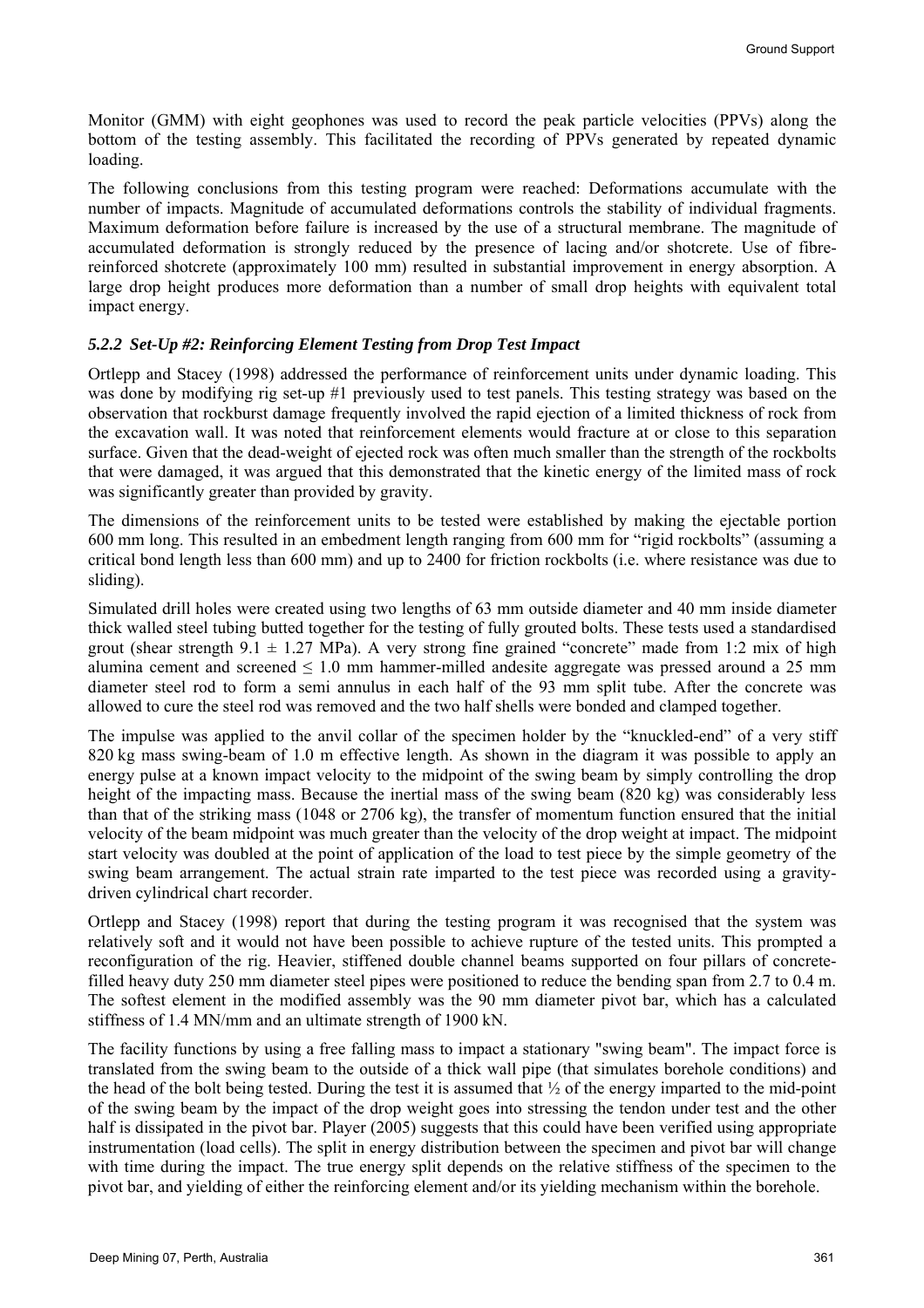As a result of the drop weight falling on the swing beam it was possible to generate impact velocities up to 20 m/s. In this set-up the tendons were grouted into steel tubes or installed in boreholes formed in simulated rock in steel tubes.

Player (2005) has argued that sources of variation in load application come from the combination of a swing beam and pivot bar, and the potential for non-uniformity in impact of the free moving mass on to the swing beam. It is not obvious how critical the effects of these variations are on the tests.

The main advantages of this configuration are the fact that the set-up is relatively inexpensive and that it provides a repeatable methodology for testing reinforcement units under dynamic loads. The configuration is quite versatile (the same rig was used in Set-Up #1 for support) and relatively easy to set-up (can conduct several tests). Furthermore, the tube dimensions provide the same order confinement as provided by the rock mass. The load is applied to the outside of the pipe and would be a reasonable representation of the load applied by ejected rock to the borehole and grout within, but not the surface hardware. Tests can be undertaken in double embedment configuration.

The major limitations of the facility are the processes by which load is transferred within the facility and the relative stiffness of its components. Other shortcomings include the limited instrumentation and basic calculation methodology used to assess the energy absorption capacity of the rockbolts. Load cells could have been located to record the anchor and collar forces. No strain gauges are installed for the measurement of swing beam or support beam deflection and calculation of energy loss, and the beam does not load the surface restraint component of a reinforcement system.

# **5.3 SIMRAC dynamic stope test facility**

This dynamic support test unit was designed and constructed for the SIMRAC project GAP 611 by Ortlepp (2001) of SRK Consulting. This was subsequently updated during the course of another SIMRAC project GAP 818 (Ortlepp and Swart, 2002). The set-up (see Figure 4) which attempts to replicate the configuration of a typical South African gold mine longwall stope is at the Savuka Mine (AngloGold West Wits Operations Satellite training centre) near Johannesburg in South Africa.



**Figure 4 General view of test facility, after Ortlepp and Swart (2002)** 

The area that can be supported by the test is  $5.5 \times 6.5$  m. This allows the testing of support systems, although the system is configured for the testing of props. The central roof area of 3 x 3 m consists of three Voussoir beams, each comprising 12 robustly reinforced concrete blocks 1.0 m wide and 0.25 m thick. These blocks are held together under a 200 kN load. During the passage of the dynamic impulsive force, the blocks may collapse individually or in batches. Of interest is the option to employ a set of blocks that display irregular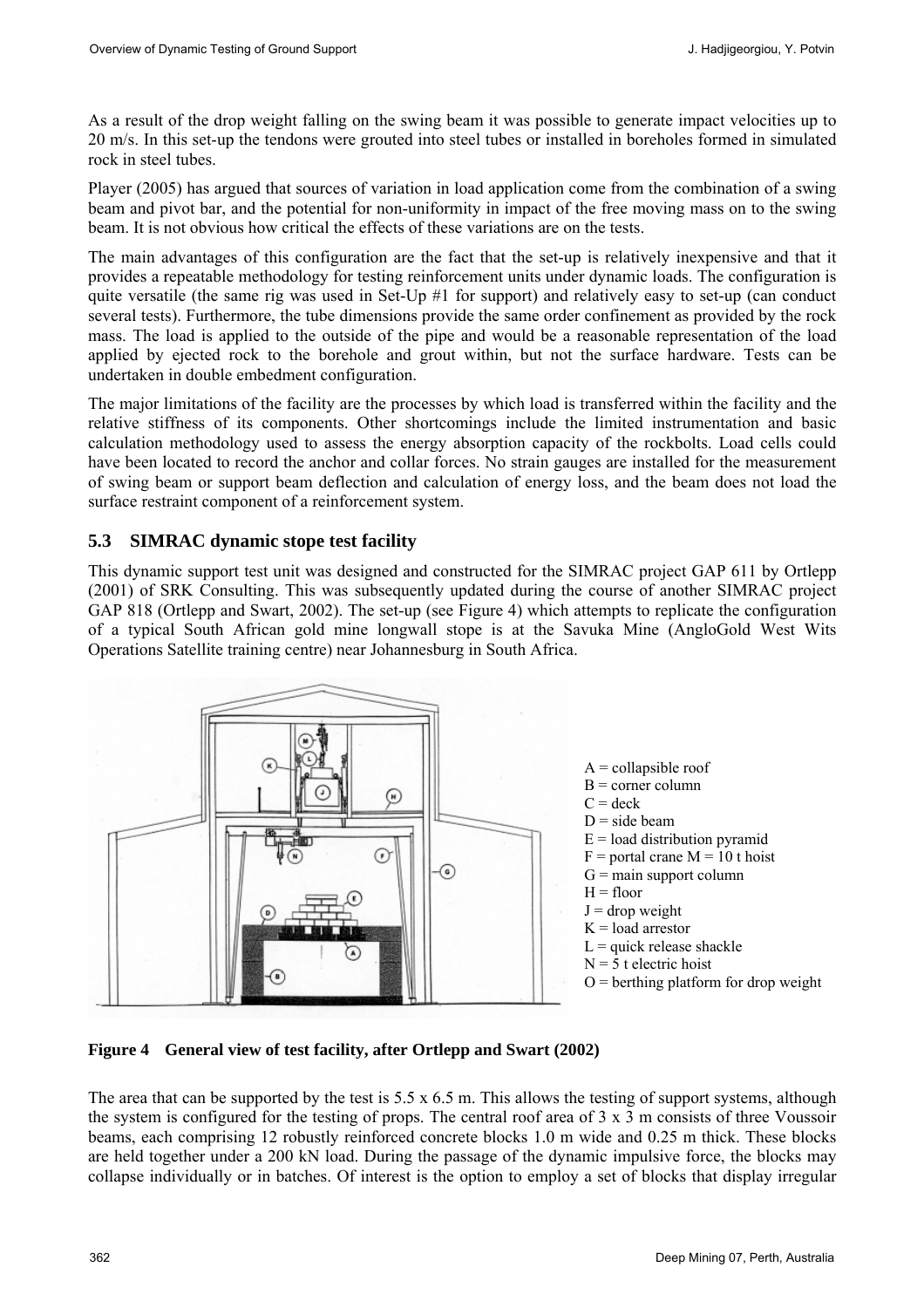steeply-contoured undersurfaces similar to the rough stepped roof in a deep-level stope. On top of the roof is a pyramid of steel clad concrete blocks that represent the upper hanging wall strata. The impulsive energy is generated by dropping a 10 000 kg steel mass on top of the load distribution pyramid. If the ball is dropped from a maximum height of 3.0 m it results in an energy impulse of 300 kJ at 7.7 m/s. The height of the pillars is 1.4 m, although the use of 0.6 m extension columns increases the height of the test stope to 2.0 m.

The advantages of this arrangement are the well engineered structure and an experienced crew and the capacity for repeatable tests. The system is limited in that it cannot test reinforcement units. Instrumentation is somewhat limited (i.e. tape measures and video).

### **5.4 SRK/Duraset wedge-block loading device**

The impetus for the development of the wedge-block loading device was the recognition that there was no dynamic testing machine in South Africa that could accommodate embedded cable test specimens longer than 1.2 m long. The developed SRK/Duraset displacement conversion device would employ the 300 kJ drop weight SIMRAC stope support test facility.

The wedge-block loading device consists of two guided thrust blocks with inclined faces, with a wedge driving them apart, Figure 5. The wedge converts vertical displacement into horizontal displacement. As the test-piece is supported in the horizontal position it is possible to test bolts longer than 5 m. The hollow bar from which the specimen holder is made has an outside diameter of 80 mm and an inside diameter of 50 mm. This is considered to adequately represent the compressibility of the partly-relaxed rock surrounding a hard rock excavation. The mass of the drop weight is 10 000 kg. The height of the drop can be varied between 0.4 to 4 m. maximum energy available is about 390 kJ when the weight falls from a height of 4 m to generate an impact velocity of 8.9 m/s. Electronic monitoring devices record the very rapid loads and displacements on the bolts providing for measure of the energy consumed during the test or at breakpoint.



#### **Figure 5 a) wedge-block loading device before impact; b) after impact after Ortlepp and Erasmus (2005)**

Advantages include that the device can accommodate longer bolts/cables than other devices. Stiffness in the axial direction is arguably of the same magnitude as the rigidity of the rock mass. The wedge-block loading apparatus is a relatively inexpensive. This rig is limited in that it only tests the reinforcement element and not a system. Limited test results are available.

### **5.5 GRC support element test facility**

A drop test facility for impact testing of the face restraint support systems, constructed at Creighton Mine's old #7 shaft (Kaiser et al., 1996), is shown in Figure 6. The objective was to test shotcrete under impact loads perceived to represent moderate size rockbursts. Financed by the Canadian Rockburst Research Program, the facility used direct impact of a free moving mass onto the support element.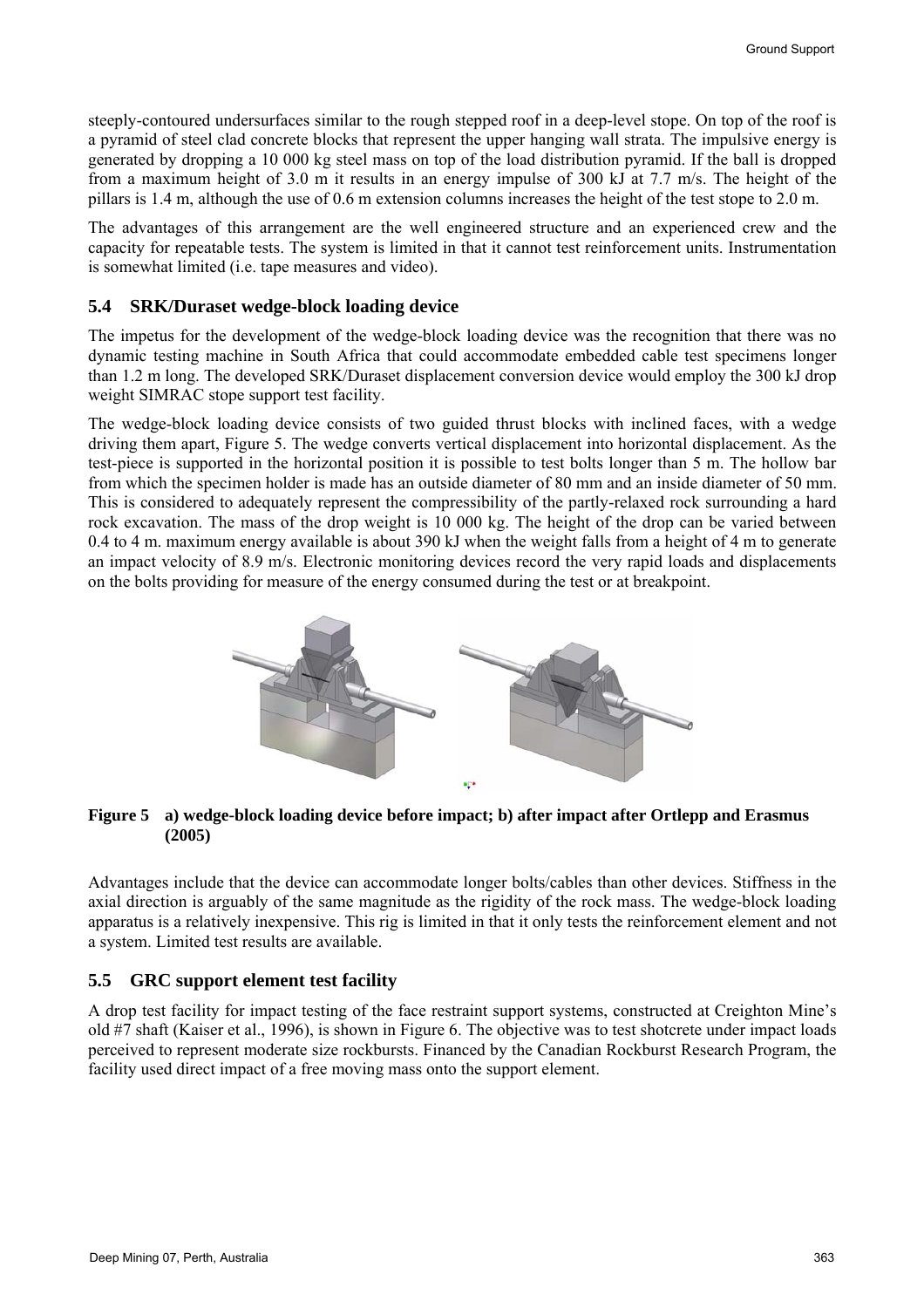

#### **Figure 6 The Creighton set-up**

A series of concrete columns was set up to support mesh and shotcrete panels to be tested, using a drop weight operated by a hoist and release mechanism. The panels rested on support plates anchored to the columns and these could be tensioned from above. Load cells were installed between the columns and the lower support plates. The impact of the load was monitored with accelerometers, the load cells, and displacement measuring instruments. The rig had a maximum drop height of 4 m that would imply a potential velocity of 8.8 m/s, with a kinetic energy of 21.9 kJ. The columns used to support the test panels were relatively stiff and dissipated little of the total impact energy.

The main advantages were the quick set-up time as it was possible to simply change panels between tests; Once the facility was established, testing of support elements should have been relatively cheap; The element size was reasonable to represent edge conditions and the rig was well instrumented.

Limitations included the integration of the reinforcement elements to the support element (fibrecrete panel) and the energy absorption calculation process. The facility tests the performance of the surface support element from a direct impact of a falling mass and not the interaction of the surface attachment with the reinforcing element.

The set-up was used to undertake impact tests on bolted shotcrete panels. The instrumentation identified the peak loads carried by the bolts and the impact energies dissipated by the mesh reinforced shotcrete panels and supporting columns. Following the testing program the set-up has now been dismantled.

#### **5.6 GRC weight drop test**

This apparatus is reported in Yi and Kaiser (1994) and was used to conduct dynamic tests on a small steel rod with cushions. The apparatus was used to demonstrate the influence of multiple impact loading, resulting in plastic strain accumulation, on rockbolts. There is no evidence that the apparatus has received any more attention.

A small steel rod (6.35 mm diameter and 2.44 m length with a 2.28 m free length) was protected from bending caused by a dropping weight. The weights were 18.36 and 48.494 kg at heights of 0.1 and 0.3 m. The facility used scaled down bolts.

Its advantages include the simple and inexpensive set-up that requires minimum set-up time. The limitations are: drop height and drop weight were small; multiple drops were required to fail rods; it could only test single reinforcement units; it could not account for installation. There were limited data on shortened bolts and no records of more recent work.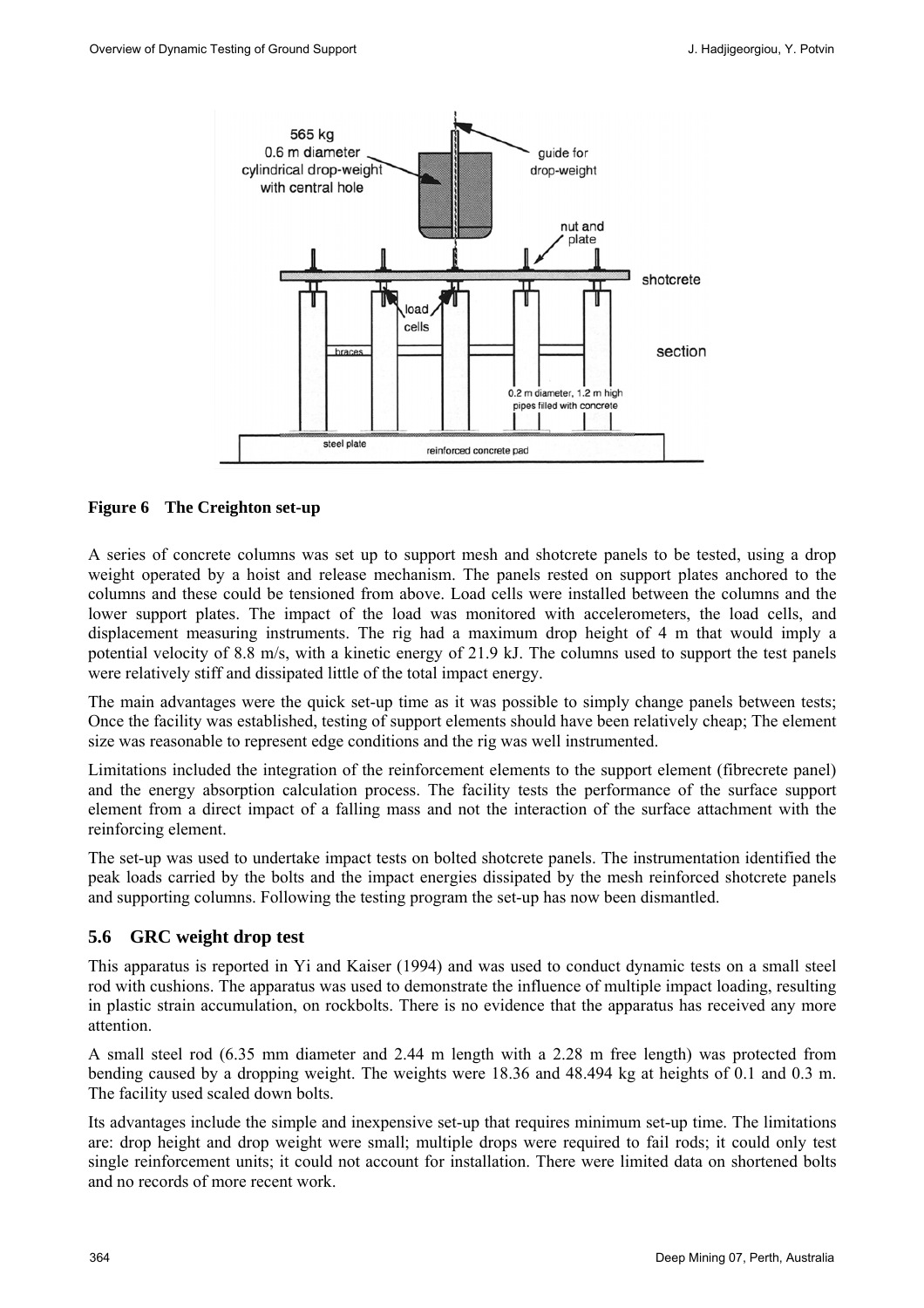#### **5.7 Noranda technology centre drop unit**

This rig was designed by Mirarco (Kaiser/Maloney) for Noranda Inc. Gaudreau et al. (2004) provide the configuration of the rig. Following the closure of the Noranda Technology Centre the rig was transferred to Natural Resources Canada in the CANMET laboratories in Ottawa. The rig was upgraded, most significantly by introducing a 3 000 kg weight.

A 1000 kg weight was dropped down the shaft of a bolt to impact on the surface plate. The maximum fall distance was 2 m and the maximum potential energy was 20 kJ. This facility was used primary to test cone bolts, which were installed in a test tube of an internal diameter of 38 mm and external diameter of 47.5 mm. The rig used 1.7 m long bolts which were spun into two Fosroc 915 mm (fast) and 35 mm diameter (slow) resin cartridges.

The advantages were that it was relatively fast and cheap and could take full scale bolts in simulated boreholes. The main limitations were load transfer to the reinforcement unit through the surface hardware. The system did not account for system stiffness and energy losses. A major concern was the drop height and mass used. This necessitated multiple hits to fail a bolt, complicating the interpretation of the results.

The set-up was designed to test grouted bolts and, in particular, modified cone bolts. These provide the most comprehensive results. Plouffe et al. (2007) report that the rig has been successfully modified to test friction bolts.

### **5.8 WASM dynamic test facility**

The Western Australian School of Mines (WASM) test facility is situated in Kalgoorlie in Western Australia and is arguably the state of the art testing rig and unequivocally the more expensive. Phase 1 of this project has been financed by MERIWA, the Western Australia School of Mines and several other partners.

The basic premise of the WASM arrangement is that dropping a reinforced simulated rock mass (including the bolt and surface hardware) on an impact surface results in a dynamic loading and deformation of the reinforcement. In the WASM set-up the simulated rock mass comprises the drop beam and the steel rings of the test facility prior to impact, while the simulated ejected rock is represented by the steel rings integrated with the borehole. It should be noted that the simulated ejected rock is in fact decelerated. The degree of deceleration is controlled by the properties of the reinforcement system but also of the buffers. Player et al. (2004) use a series of hydraulic buffers to protect the foundations of the testing rig and provide a consistent response. On the other hand, it follows that the buffers absorb some of the total energy at impact. Player et al. (2004) describe the operation of the rig, which is shown in Figure 7.

The WASM system is by far the most instrumented of the dynamic rigs as it measures forces (using load cells), displacements (using motion sensors) and includes post processing of high speed digital video camera. Accelerometers are used to estimate velocities and displacements and strain gauges are used to measure strains in the beam. Data are recorded electronically to facilitate reviewing, filtering and analysis over selected time intervals.

The advantages are: Integration of the simulated rock mass to the reinforcement system; tube dimensions provide the same order confinement as provided by the rock mass; large input energy and state of the art instrumentation. This is a well engineered testing facility with the capacity to calculate the energies absorbed by the various components at any time during a test. The facility has recently been adapted to test surface support and has provided useful comparative results for two mesh types (welded wire mesh and high tensile wire chain link mesh) Villaescusa (2007).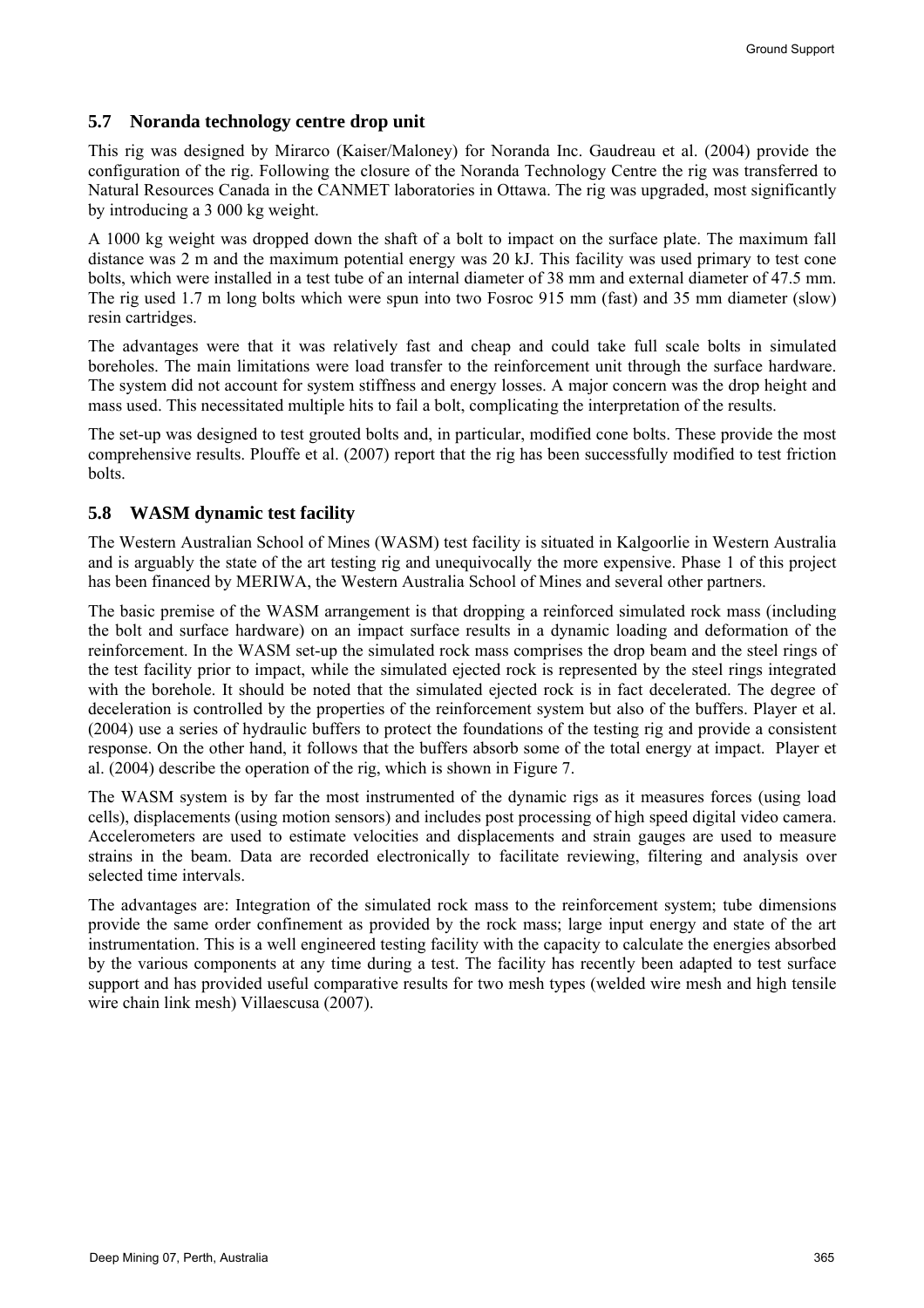

**Figure 7 WASM test facility (schematic), after Player et al. (2004)** 

### **5.9 MIRARCO impact test**

Recently MIRARCO constructed a large-scale, outdoor dynamic testing facility at Laurentian University. The main objective is to conduct impact tests on full size  $(1.5 \times 2.7 \text{ m})$  screen. There is no available published information on the rig. The information has been provided by Maloney (2005).

A large circular mass (up to 565 kg) with a diameter of 600 mm is dropped, using an electro-magnetic release mechanism, from heights of 0.25 to 3 metres onto full-size mesh panels. Load distribution is through the use of hexagonal concrete blocks onto the mesh in the impact area. Load cells at each of the four interior columns record the resulting impact and the downward deflection of the mesh at its centre is monitored using a displacement measuring rotary potentiometer (in retraction mode). The movement of the drop weight is measured using a velocity transducer.

The advantages include that is relatively easy to set-up and not very expensive to operate. The element size is reasonable in terms of representing edge conditions and the whole set up is well instrumented. Its limitations include the integration of the reinforcement element with the support element and the energy absorption calculation process. The facility tests the performance of the surface support element from a direct impact of a falling mass and not the interaction of the surface attachment with the reinforcing element.

#### **5.10 Testing rig capabilities**

Table 3 summarises the reported or current capability of rigs to test different reinforcement units and support systems. Attention is drawn to the fact that there are sometimes different configurations of the same rig. Table 3 is an effort to provide an accurate picture of the capabilities of a rig. It should be realised, however that it is quite possible to upgrade any rig and also that a rig can fall into disuse.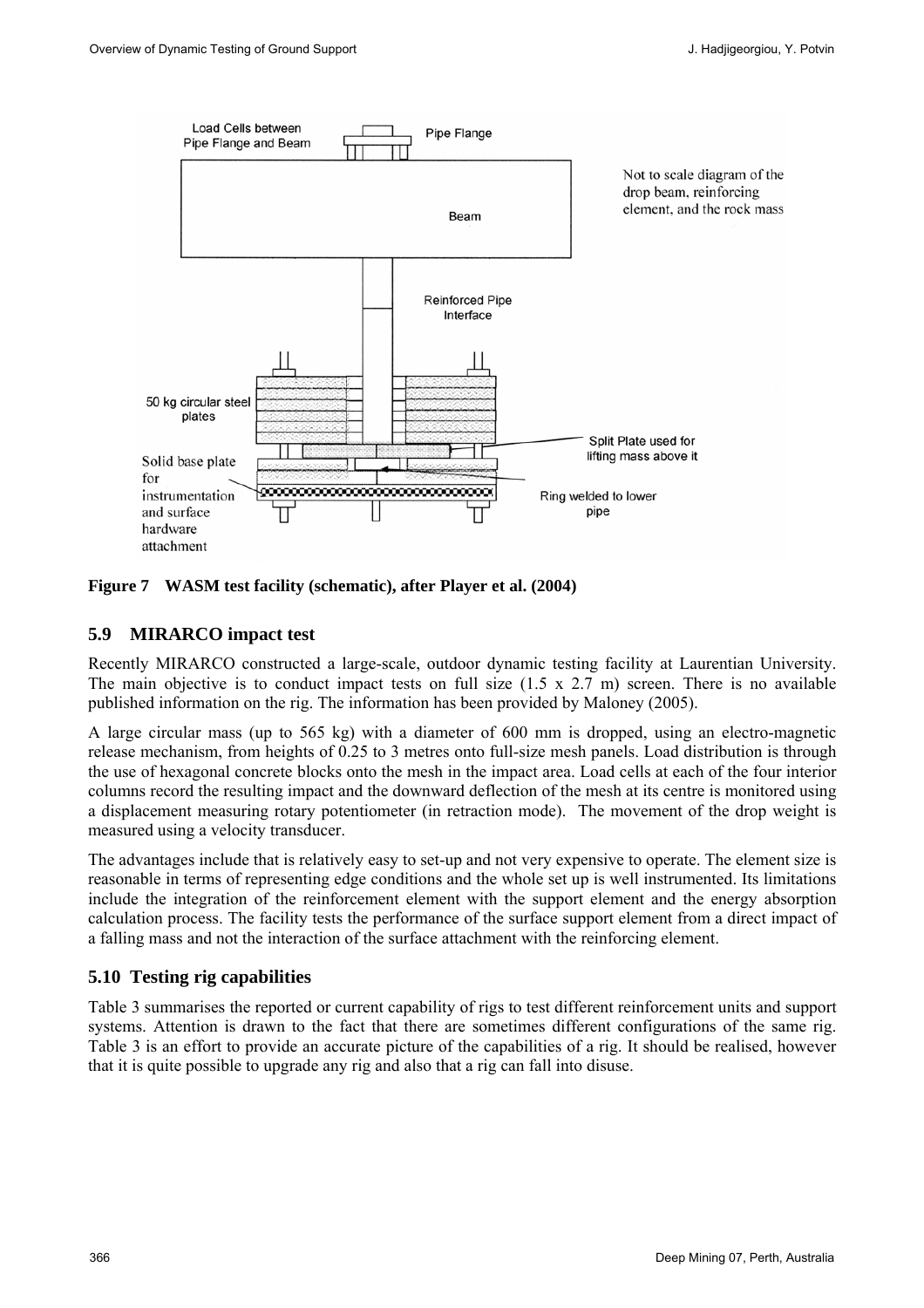| <b>Rig</b><br># | <b>Common</b><br><b>Name</b>                                         | <b>Individual</b><br>Reinforcement<br><b>Units</b> | <b>Surface</b><br><b>Support</b><br><b>Systems</b><br>(panels)                             | <b>Props</b>                             | Max.<br><b>Drop</b><br>Weight<br>(kg) | <b>Maximum</b><br><b>Height</b> of<br>Drop (m) | <b>Maximum</b><br><b>Energy</b><br><b>Available</b><br>(kJ) | <b>Maximum</b><br>Impact<br><b>Velocity</b><br>(m/s) |
|-----------------|----------------------------------------------------------------------|----------------------------------------------------|--------------------------------------------------------------------------------------------|------------------------------------------|---------------------------------------|------------------------------------------------|-------------------------------------------------------------|------------------------------------------------------|
| $\mathbf{1}$    | Terratek                                                             | Short bolts up<br>to 1.6 m                         | N/A                                                                                        | Props up to<br>1.6 <sub>m</sub>          |                                       | 0.6                                            |                                                             | 3                                                    |
| 2a              | <b>SRK</b> Drop<br>weight test<br>facility                           | N/A                                                | 1.6x<br>1.6 <sub>m</sub>                                                                   |                                          | 1048<br>(2706)                        | $\overline{4}$<br>$\overline{4}$               | 41.12<br>(81.5)                                             | 8.8<br>(7.3)                                         |
| 2 <sub>b</sub>  | Set-Up #1<br><b>SRK</b> Drop<br>weight test<br>facility Set-<br>Up#2 | Rockbolts and<br>cable bolts                       | N/A                                                                                        |                                          | 1048<br>(2706)                        | $\overline{4}$                                 |                                                             | 20                                                   |
| $\overline{3}$  | <b>SIMRAC</b><br>Dynamic<br><b>Stope Test</b><br>Facility            | N/A                                                | 3x3m                                                                                       | Props up to<br>$2m$ (with<br>extensions) | 10 000                                | 3                                              | 300                                                         | 7.7                                                  |
| $\overline{4}$  | GRC-<br>Laurentian                                                   | <b>Steel Rod</b><br>$2.44$ m long                  | N/A                                                                                        | N/A                                      | 48.494                                | 0.3                                            | 0.14                                                        | 2.43                                                 |
| 5               | GRC-<br>Creighton                                                    | N/A                                                | 1.2 x<br>1.2 <sub>m</sub><br>diamond<br>patterns;<br>shotcrete<br>panels<br>1.5x<br>2.75 m | N/A                                      | 565                                   | $\overline{4}$                                 | 21.9                                                        | 8.8                                                  |
| 6a              | <b>NTC</b>                                                           | Bolts up to<br>$1.7 \text{ m}$ long                | N/A                                                                                        | N/A                                      | 1 000                                 | $\overline{2}$                                 | 20                                                          | 1.5                                                  |
| 6 <sub>b</sub>  | NTC-<br><b>CANMET</b>                                                | Bolts up to<br>$1.7 \text{ m}$ long                | N/A                                                                                        | N/A                                      | 3000                                  | $\overline{2}$                                 | 58.86                                                       | 6.26                                                 |
| $\tau$          | <b>WASM</b>                                                          | Bolts and<br>Cables up to<br>$2.4 \text{ m}$ long  | 1 x 1 m                                                                                    | N/A                                      | 4500                                  | 6                                              | 225                                                         | 10                                                   |
| 8               | Wedge-<br><b>Block</b><br>Loading<br>Device                          | Bolts and<br>Cables up to<br>5.5 m long            | N <sub>0</sub>                                                                             | N <sub>o</sub>                           | 10 000                                | $\overline{4}$                                 | 390                                                         | 8.9                                                  |
| 9               | <b>MIRARCO</b>                                                       | N/A                                                | $1.5 \times 2.7$<br>m screen                                                               | N/A                                      | 565                                   | $\overline{3}$                                 | 16.63                                                       | 7.67                                                 |

**Table 3 Comparison of the dynamic load simulation methods used for each trial**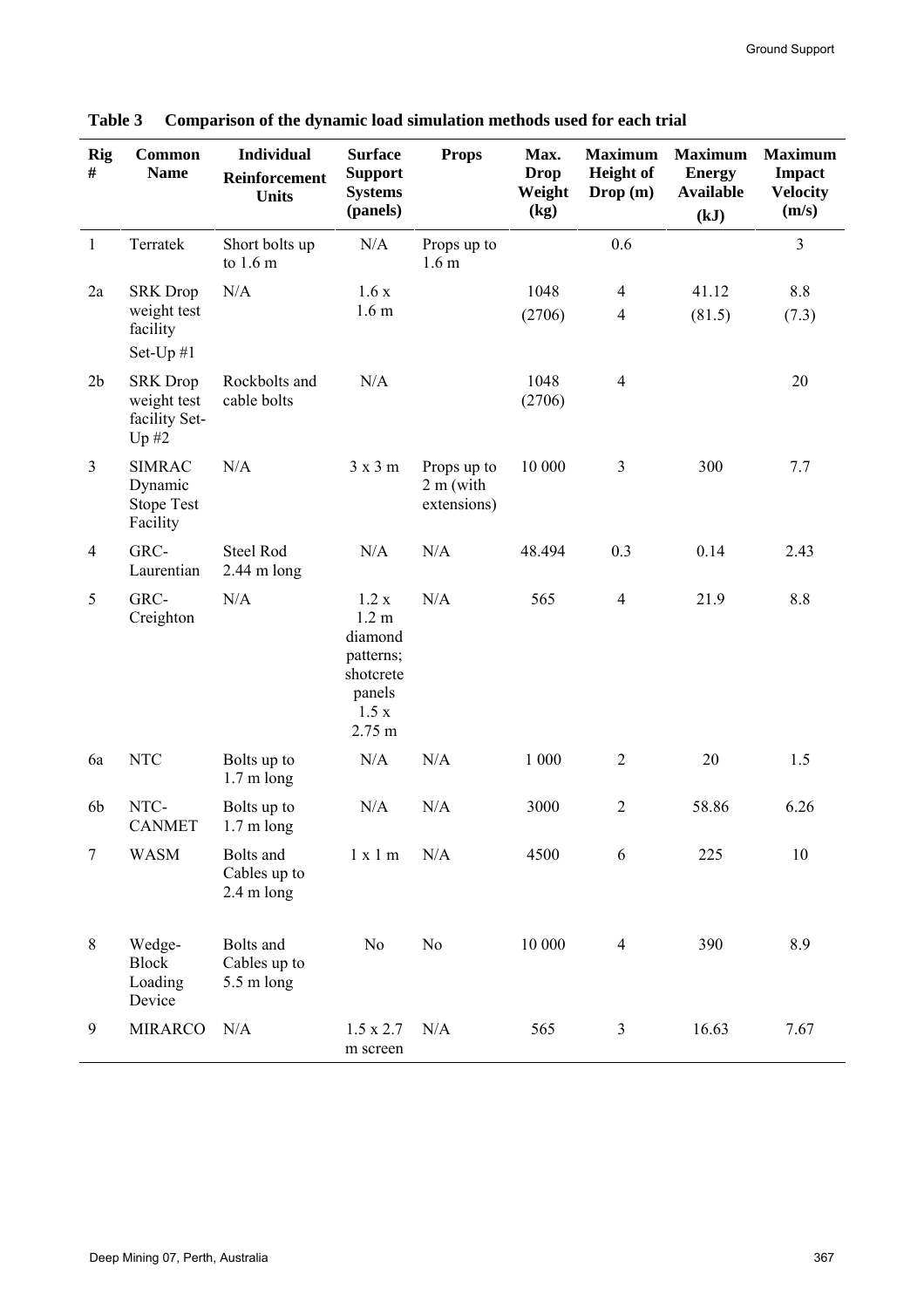### *5.10.1 Loading*

The loading mechanism employed by a testing rig is of importance. Although there is a general understanding that none of the loading techniques duplicate the rockburst phenomenon, as they involve a single pulse (followed by rapidly dampened oscillation) as opposed to the low frequency vibration of large seismic events, there are valuable lessons to be gained from this type of experiment.

Use of the NTC rig assumes that a weight guided down the shaft of a bolt and loading the head of a reinforcement unit is an adequate representation of a seismic load. The Creighton rig drops a load upon the support system to be tested. The SRK and SIMRAC rigs employ a load distribution pyramid of interlocking concrete blocks to load the system under investigation. The SRK reinforcement set-up assumes an equal distribution of the impact load between the pivot bar and the reinforcement unit.

The WASM system drops a simulated rock mass to test a reinforcement unit. Buffers are used to absorb some of the impact. The reinforcement unit deforms resulting in either control the 'ejected rock' displacement (by absorption of the energy) or failure. The comprehensive monitoring strategy of the WASM rig allows calculation of the energy absorbed by the various components of the rig at any given instant.

#### *5.10.2 Capabilities*

It is clear that different information can be sourced from the use of tests that focus on reinforcement compared with rigs that test surface support systems. While there is need for both types of test, at the current time there is no single rig that is actually in operation that can test the interaction of reinforcement and surface support.

#### *5.10.3 Extrapolation of results*

The stated objective of most testing rigs is to determine either the capacity of a reinforcement unit or support system or provide a basis for comparison. The first observation is that the set-ups differ quite a lot and that in itself has raised questions on the ability to transfer the applicability of results from rig to rig. On the other hand there has been little duplication of testing programs at the different rigs. This in itself has been a major limitation.

Another important issue is how to extrapolate the results of the rigs to actual site conditions. At the present time this has received limited attention. A further issue that has yet to be addressed is how to extrapolate from the relative controlled environment of the rigs into the less controlled, but arguably still controlled environment of simulated rockburst studies.

# **6 Discussion**

Essentially four possible techniques can be used for assessing the performance of rock reinforcement units and support systems under dynamic conditions: laboratory tests on core; drop test facilities; simulated rockburst experiments and passive monitoring and back analysis of case studies.

Of the four approaches, laboratory tests on core have received limited attention. This could be due to the lack of comprehensive similitude studies that can arguably aid in the extrapolation of results and understanding of scale effects etc. These tests may have some benefit in terms of testing isolated parameters like the effect of confinement. However, their potential to contribute to the development of design guidelines for dynamic resistant support systems is considered very unlikely.

It is recognised that the drop test technique is a very crude simulation of the seismic loading mechanism. The different variations of the test rely on a single impulse delivered to the reinforcement and support using different principles and apparatus. The replication of rock mass - support interaction is, in most test rigs, arguably poor and the conditions under which the tests are conducted have no similitude to in-situ conditions (rock mass, stress, boundary conditions, etc. There is a case to be made that these tests provide an adequate comparison of different reinforcement units or systems under the same test conditions. Variations in the way that load distribution is applied at the different rigs can eventually be addressed.

Despite the limitations of the impact tests, test rigs can provide repeatable results. It follows that the experimental data can possibly be correlated to in-situ conditions and become usable for design purposes.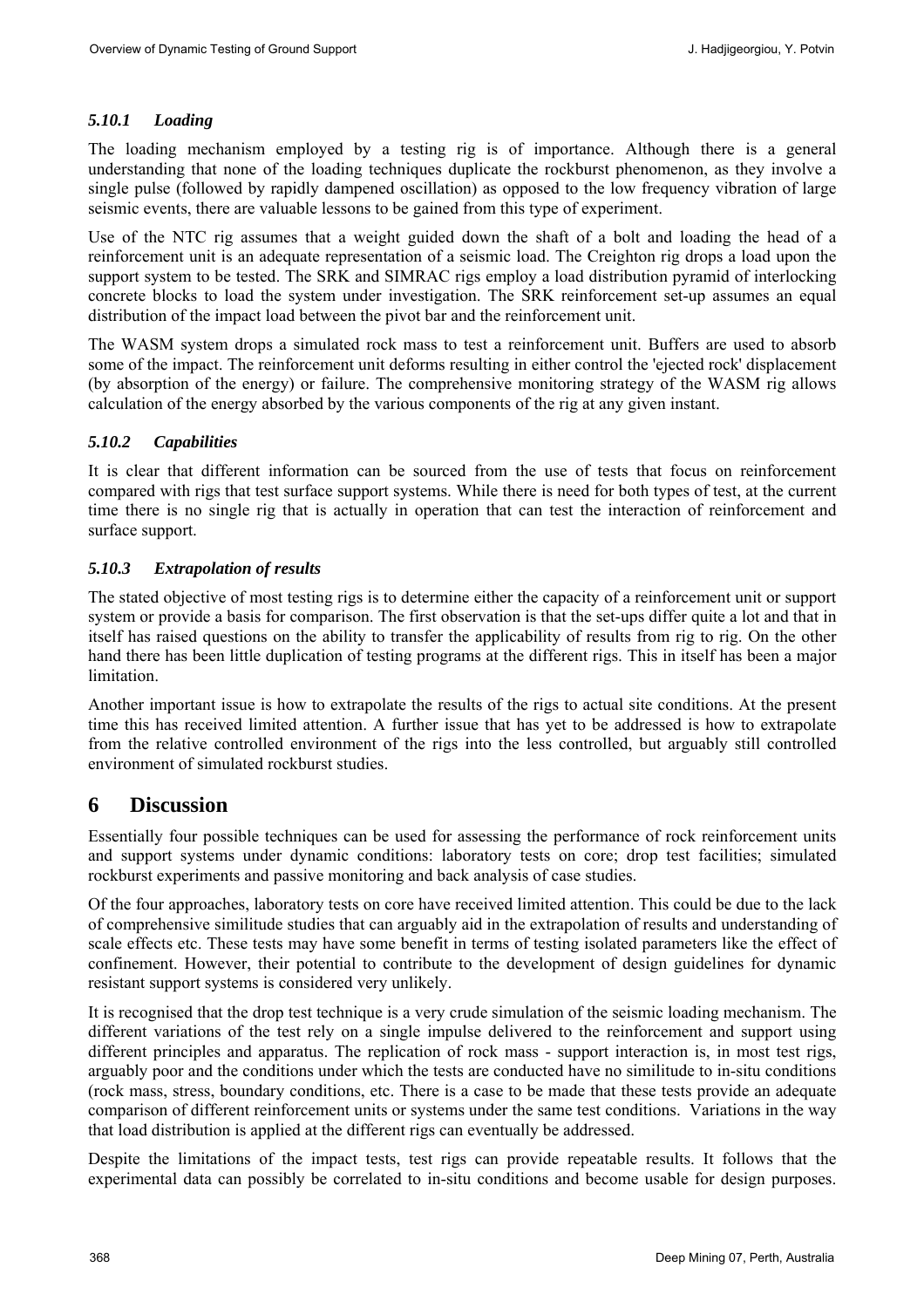The main advantage of the drop test approach lies in its capacity to perform a relatively large number of tests at reasonable cost, without interfering with mining operations. Consequently, it is somewhat surprising that more data is not available from the existing rigs.

Globally, it is suggested that there would be great value in standardising test procedures and seeking collaboration to allow for the data from different sources to be pooled together. Developing or implementing different test procedures that do not address the main limitations and are not widely accepted, runs the risk of developing isolated pools of data that would have limited value and application.

It can be argued that simulated rockburst experiments, when well designed and successfully implemented, can provide dynamic loads that resemble seismic events. Nevertheless, it is recognised that there are important differences between the two types of generated shockwaves. The high cost, difficult logistics and variations in the design of such trials has hindered the generation of an adequate database that could provide the necessary empirical data to be used for further design. Standardising experimentation procedures and increasing the database of results will be a step towards better understanding of the capability of dynamic resistant support systems.

Testing individual components of ground support systems can assist in establishing a relative ranking of these components under controlled conditions. However, if the objective is to understand how the support system will perform in-situ, it is critical to test the system, with all its components linked together, rather than testing individual components separately, as a system's performance is generally only as strong as its weakest link.

The most realistic assessment of ground support systems to dynamic loads is the passive monitoring of real events. Unfortunately, as these events are unpredictable in time and space, they are rarely adequately instrumented "a priori". Therefore, little quantitative data in terms of ground support energy absorption from real seismic events has been collected to date. Careful documentation of case studies, even in the absence of complete instrumentation data, will ultimately be required to quantify the performance of support systems.

# **7 Conclusion**

Based on the available information, or rather because of the absence of data, it can be argued that the laboratory testing of core technique is very limited and does not provide data directly useable for design purposes. The three other techniques (drop test facilities, simulated rockburst experiments and passive monitoring and back analysis of case studies) can provide complementary data. Drop tests can offer a less accurate representation of reality, but more abundant results, simulated rockbursts give more realistic but fewer results and the scarce data from passive monitoring and case studies are ultimately required to provide the reality check and final calibration.

It is suggested that the argument should not be about determining which approach is the best but rather to recognise that they are all useful, complementary and could all contribute to the development of design guidelines. The key is to link the results from the three techniques. As the database from both drop tests and simulated rockbursts need further results, there would be a clear advantages in seeking agreement on standard procedures between different organisations involved in this area of research and starting to pool the results together.

It is concluded that the "path forward" to advance the objective of forecasting the performance of ground support systems subjected to dynamic loading will necessitate that a standardised drop-test procedure is adopted. This could mean the construction of new or the modification of existing facilities to comply with the standardised testing guidelines and work towards increasing and documenting the database of drop tests. In parallel, it is imperative that some sort of standard is prepared for simulating rockbursts and contributing to a more comprehensive database. As more mines operate under conditions of high stress it should be possible to establish a database of case histories and passive monitoring of support systems under dynamic loading. Finally, the real breakthrough will come about once more work is done towards linking of drop-test results, simulated rockbursts results and case histories. This could eventually result in the development of comprehensive empirical design rules.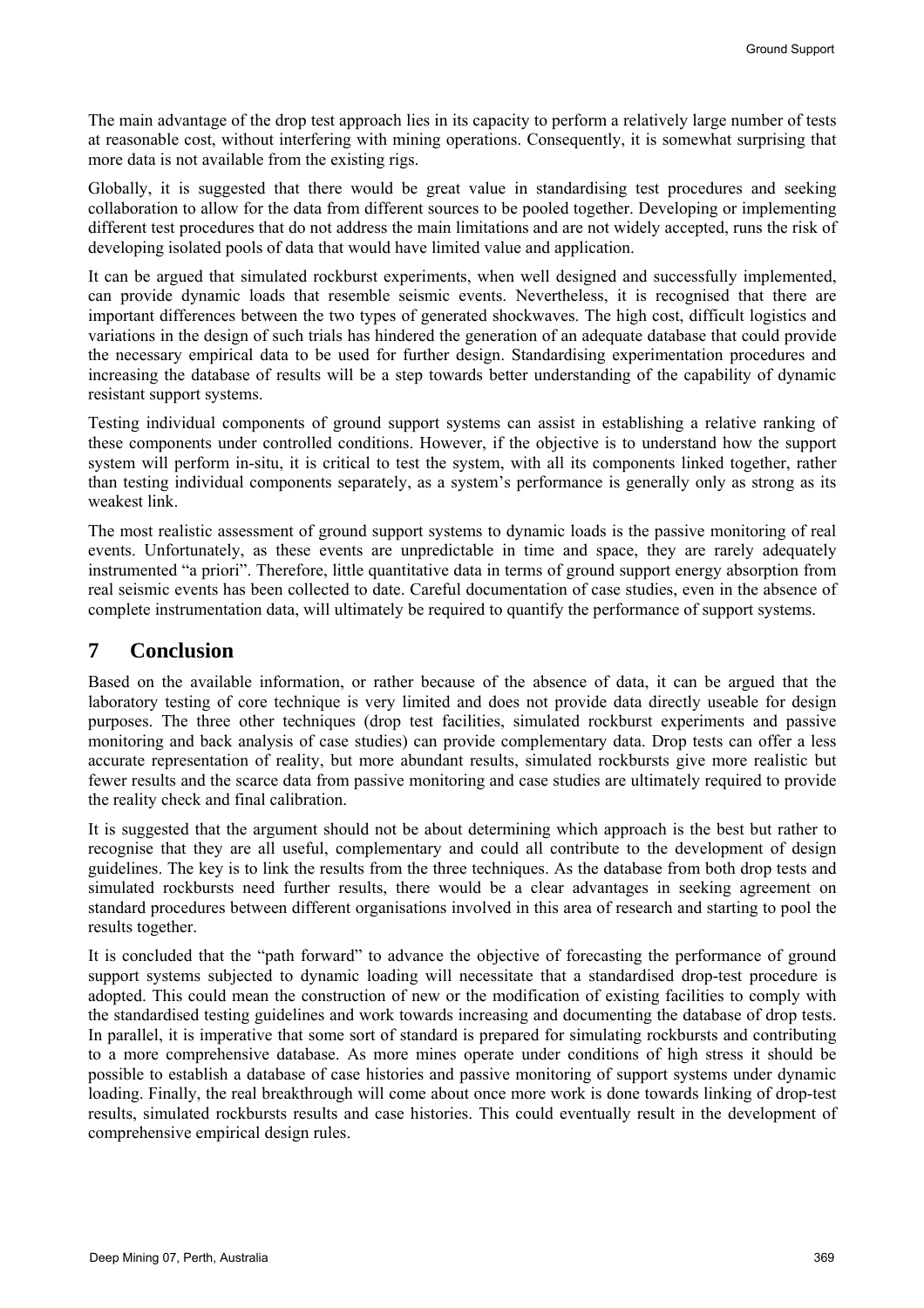# **Acknowledgements**

This review was made possible by the Deep Mining Research Consortium, which provided the guidelines for this work. The authors acknowledge the collaboration provided by several people. In particular, Dr. G. Swan and B. Simser, M. Plouffe, Prof. E. Villaescusa, D. Heal, S. Maloney, Prof. T.R. Stacey, D. O'Donnell, D. Ortlepp, D.J. Adams, Prof. D. Tannant and Dr. R. Durham. They have all provided clarifications and access to non-published information.

# **References**

- Andrieux, P., Turichshev, A., O'Connor, P., Brummer, R.K. (2005) Dynamic testing with explosive charges of rockburst-resistant ground support systems at the Fraser Nickel Mine. Itasca Consulting Canada Inc Report to Falconbridge Limited Mine Technical Services; Final Version, September 2005, Sudbury Canada.
- Archibald, J.F., Baidoe, J.P. and Katsabanis, P.T. (2003) Rockburst damage mitigation benefits deriving from use of spray-on rock linings. 3<sup>rd</sup> International Seminar on Surface Support Liners: Thin Spray-on Liners, Shotcrete and Mesh, Quebec City, Canada, 25th-27th August 2003, Section 19.
- Brown, E.T. (2004). The dynamic environment of ground support and reinforcement. Ground Support in Mining and Underground Construction. Villasecusa & Potvin (eds), pp. 3-16.
- Espley, S.J., Heilig, J. and Moreau, L.H. (2002) Assessment of the dynamic capacity of liners for application in highlystressed mining environments at Inco limited. International Seminar on Surface Support Liners, Johannesburg, South Africa.
- Gaudreau, D., Aubertin, M. and Simon, R. (2004) Performance of tendon support systems submitted to dynamic loading. Ground Support in Mining and Underground Construction. Villaescusa and Potvin (eds), pp. 299-312.
- Güler, G., Kuijpers, J.S., Wojno, L., Milev, A. and Haile, A. (2001) Determine the effect of repeated dynamic loading on the performance of tunnel support systems. SIMRAC, GAP 616.
- Hadjigeorgiou, J., Potvin Y. (2006) Critical review of Dynamic Testing of Support Systems (1995-2005). Technical report Submitted to CAMIRO, p. 63.
- Hagan, T.O., Milev, A.M., Spottiswoode, S.M., Hildyard, M.W., Grodner, M., Rorke, A.J., Finnie, G.J., Reddy, N., Haile, A.T., Le Bron, K.B. and Grave, D.M. (2001) Simulated rockburst experiment – an overview. The Journal of The South African Institute of Mining and Metallurgy, August 2001, pp. 217-222.
- Haile, A.T. and Le Bron, K. (2001) Simulated rockburst experiment evaluation of rock bolt reinforcement performance. The Journal of the South African Institute of Mining and Metallurgy, August 2001, pp. 247-251.
- Heal, D. (2005) Ground support for rockbursting conditions. Australian Centre for Geomechanics Course No.0505; Advanced Geomechanics, Section 8, Perth, August 3-5, 2005.
- Hildyard, M.W. and Milev, A.M. (2001) Simulated rockburst experiment: Numerical back-analysis of seismic wave interaction with the tunnel. The Journal of The South African Institute of Mining and Metallurgy, August 2001, pp. 223-234.
- Kaiser, P.K., McCreath D.R. and Tannant D.D. (1996) Canadian Rockburst Support Handbook. Canadian Rockburst Research Program.

Maloney, S. (2005) Personal Communication.

- Mansurov, V. (1993) Laboratory experiments: their role in the problem of rockburst prediction. Chapter 32. In Comprehensive Rock Engineering, pp. 745-769.
- Ortlepp, W.D. and Swart, A.H. (2002) Extended use of the Savuka dynamic test facility to improve material and analytical technology in deep-level stope support. SIMRAC Report GAP 818.

Ortlepp, W.D. (2001) Performance testing of dynamic stope support test facility at Savuka. SIMRAC Report GAP 611.

- Ortlepp, W.D. and Erasmus, P.N. (2005) Dynamic testing of a yielding cable anchors. 3<sup>rd</sup> Southern African Rock Engineering Symposium.
- Ortlepp, W.D. and Stacey, T.R. (1997) Testing of tunnel support: dynamic load testing of rock support containment systems. SIMRAC GAP Project 221.
- Ortlepp, W.D. and T.R. Stacey (1998) Testing of tunnel support: dynamic load testing of rockbolt elements to provide data for safer support design. SIMRAC GAP Project 423.
- Player, J. (2005) Dynamic testing of ground support. Australian Centre for Geomechanics Course No.0505; Advanced Geomechanics, Section 9, Perth, August 3-5, 2005.
- Player, J.R., Villaescusa, E. and Thompson, A.G. (2004) Dynamic testing of rock reinforcement using the momentum transfer concept. Ground Support in Mining and Underground Construction. Villaescusa and Potvin (eds), pp. 327-339.
- Plouffe, M., Anderson, T. and Judge, K. (2007) Dynamic and static testing of tendons Development of a testing protocol for friction bolts, Natural Resources Canada, CANMET - Mining and Mineral Sciences Laboratories report CANMET-MMSL 06-033-B(CR), 21 p. plus appendixes.